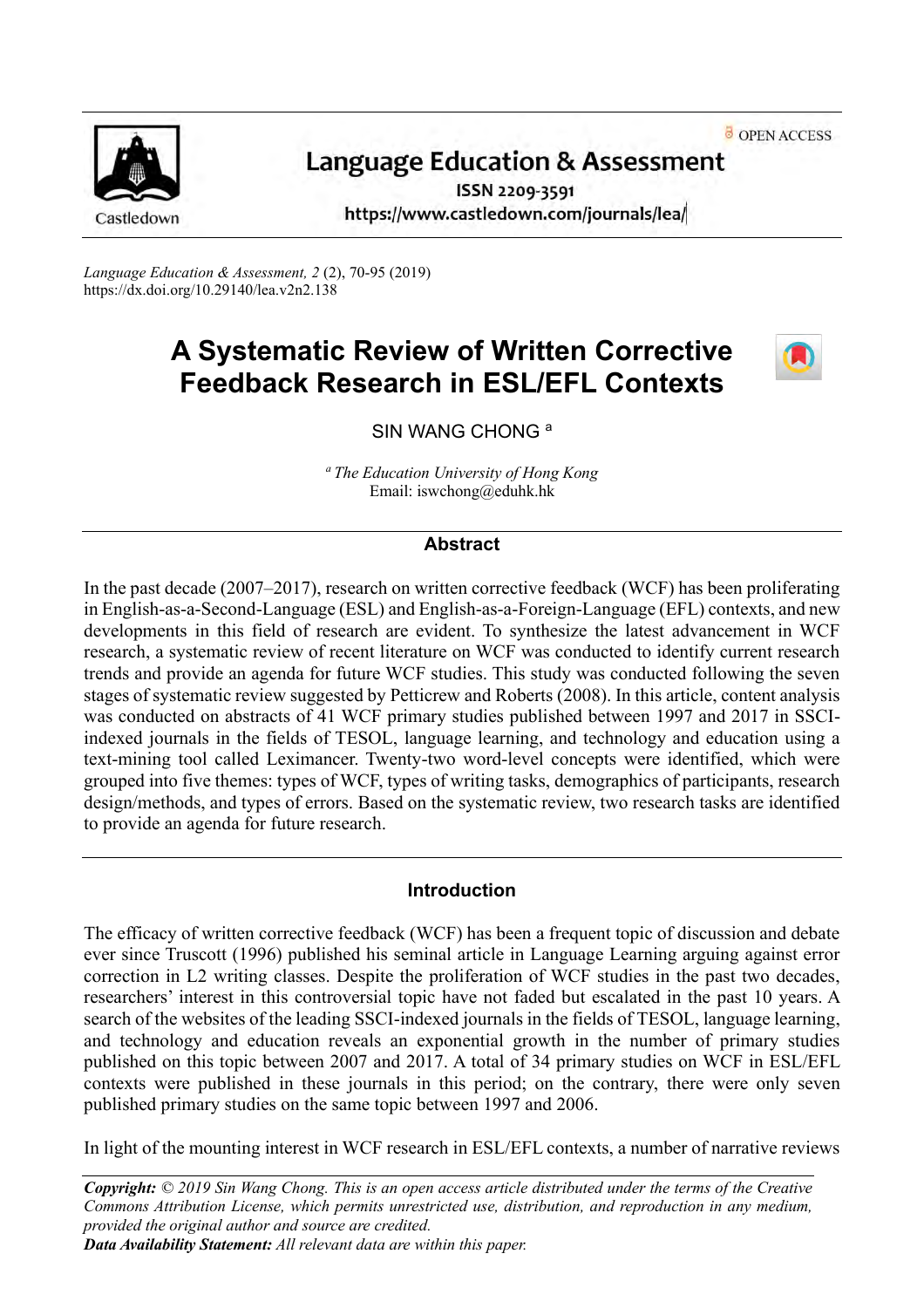on this topic have been published (Bitchener, 2012; Ferris, 2012; Lee, 2012). These three reviews shed important light on the following areas related to WCF research and practice:

• Bitchener (2012) summarized findings from WCF studies and argued that future WCF research should consider varying the pedagogical factors (e.g. the number of feedback treatments students are given) and examine student uptake from a sociocultural perspective. The focus of Bitchener's article is on the pedagogical implications of WCF research.

• Ferris (2012) summarized WCF studies in the form of a research timeline to provide a "historical overview" of the development of the topic (p. 446). Ferris did not focus exclusively on ESL/EFL studies but included studies conducted in foreign language contexts.

Lee (2012) attempted to bridge the research-practice divide, focusing on reviewing WCF studies conducted in naturalistic classroom environment.

While these narrative reviews written by leading scholars in the field "provide experts' intuitive, experiential and explicit perspectives in focused topics," the methodology used in these reviews is less objective and rigorous (Pae, 2015, p. 417). For example, narrative reviews failed to "reveal how the decisions were made about relevance of studies and the validity of the included studies" (Collins & Fauser, 2005, p. 104). As such, a systematic and objective approach to content analysis of research literature, which is made possible by the development of automated content analysis (ACA) technology, namely NVivo and NAXQDA, is warranted in order to inform practice and future research through collective implications from published work (Major & Savin-Baden, 2010). More recently, text-mining tools, which are a kind of ACA technology, have been widely used to summarize and synthesize educational research, especially in areas which have witnessed rapid development (e.g., technology in education (Lee, Watson, & Watson, 2019), distance education (Zawacki-Richter & Naidu, 2016)).

As a rapidly expanding field, it is argued that WCF researchers can benefit from the use of systematic review and text-mining techniques to identify themes and gaps in the existing literature to inform their studies. The purpose of this article is twofold: (1) to review and synthesize findings from WCF research in ESL/EFL contexts published between 1997 and 2017 using a text-mining tool, Leximancer, and (2) suggest research tasks for future WCF studies based on the findings.

# **Background Literature**

In the past decades, there has been a mushrooming of WCF studies which aim to address the question, "how effective is WCF in improving the linguistic accuracy of students' writing?" (Bitchener & Knoch, 2009, 2010; Farrokhi & Sattarpour, 2012; Sheen, 2007; Shintani & Ellis, 2013; refer to Chong, 2018, for a summary of recent studies). A great number of these studies examined the efficacy of direct and focused WCF on L2 university students' writing performance. In particular, findings from these quasiexperimental studies were able to demonstrate, through the inclusion of a pretest, posttest, and sometimes a delayed posttest, that direct and focused WCF exerts a positive influence on students' linguistic accuracy of word-level grammatical features (e.g., English articles, prepositions, the simple past tense) in writing. Moreover, comparing students' linguistic accuracy of a targeted linguistic item in the control group and treatment group(s), findings from these studies suggest that students in the treatment groups (those who received WCF) outperformed students in the control group who did not receive any feedback on their grammar performance. One sub-strand of this line of research compares the effectiveness of various kinds of WCF. To date, research has found that WCF, when given in a more explicit and corrective manner (i.e., direct WCF), is more conducive to students' uptake than more instructional WCF (e.g., metalinguistic explanation) (Shintani, Ellis, & Suzuki, 2014).

A second and emergent line of studies focus on perceptions of stakeholders of WCF (mostly from the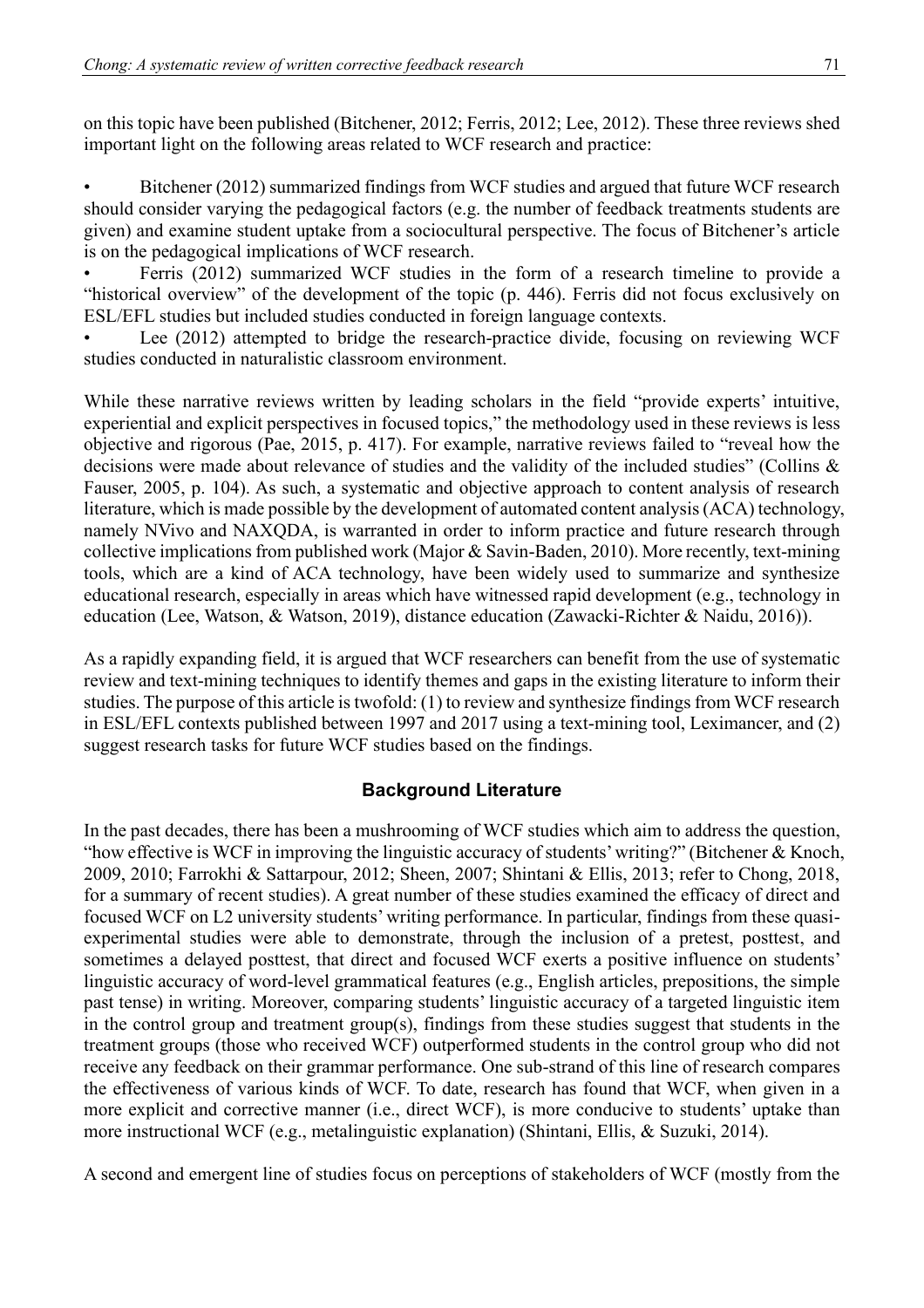students' perspective). These studies answer three broad questions: (1) What is the perception of teachers and students towards WCF? (2) How do teachers go about giving WCF, and how do students go about acting on WCF? (3) What factors affect teachers' practice and students' uptake of WCF? (Ene & Kosobucki, 2016; Han, 2017; Junqueira & Payant, 2015; McMartin-Miller, 2014; Simard, Guénette, & Bergeron, 2015). Studies along this line of research suggest that ESL/EFL learners showed a preference for WCF given in a comprehensive manner, although they acknowledged that such a large amount of feedback does not always lead to successful self-corrections of errors (Ene & Kosobucki, 2016). There are many reasons which lead to students' lack of engagement with teachers' WCF; some addressed in the current literature include students' misunderstanding (Simard *et al.*, 2015), students' beliefs (Han, 2017), and students' agency (Han, 2019). Among the few studies which focus on the teachers' perspectives, they identify a number of mismatches between ESL teachers' beliefs and practices towards WCF. For instance, Lee (2003) found that Hong Kong secondary school English teachers believed that focused WCF (error correction on a number of grammatical features) would yield more pedagogical value than comprehensive WCF (error correction on all grammatical features), but most of the teachers practiced comprehensive WCF because of various external factors, including work appraisal. In the same study, findings suggested that even though the teachers devoted a lot of time giving WCF comprehensively, they were skeptical that the feedback would benefit students in the long run.

In the past few years, there have been some attempts to synthesize research findings from WCF studies. In their meta-analysis of 21 primary studies, Kang and Han (2015) investigated the effectiveness of different types of WCF on students' grammatical accuracy. Their findings demonstrated that WCF is effective in improving students' grammatical accuracy in writing, but this effect is mediated by a number of learner factors (e.g., learners' language proficiency) and contextual factors (e.g., educational setting, the writing task). In another study published in the same year, Liu and Brown (2015) conducted a methodological synthesis review on almost 50 published WCF studies and dissertations. The synthesis underscored a number of methodological constraints, including diverse WCF strategies being investigated in the same treatment group, low ecological validity, and differences in measurement of learners' linguistic accuracy. While there have been attempts to synthesize WCF studies, these two meta-analysis/synthesis articles focused primarily on one type of WCF study, i.e., quasi-experimental studies; WCF studies which adopt a sociocultural and ecological perspective were not included. In view of this, a more thorough systematic review which takes into consideration both types of WCF studies is warranted in order to map the landscape of published WCF studies to inform practice and research.

## **Systematic Review and Text-mining**

#### **Systematic Review**

Systematic review is a "protocol-driven and quality-focused approach" to summarizing research evidence to inform research and practice (Bearman, Smith, Carbone, Slade, Baik, Hughes-Warrington, & Neumann, 2012, p. 625). As the name suggests, systematic review differs from other types of review, namely literature review, narrative review vis-à-vis its structure, comprehensiveness, and replicability. While systematic review has been commonly used to summarize "evidence-based practice" in certain educational research fields (e.g., technology in education, health education), there has been a paucity of systematic reviews in applied linguistics, language education, and higher education literature. There are four reasons for such a dearth of systematic review studies in these research fields. First, it is timeconsuming to conduct systematic reviews. Researchers of systematic reviews follow strict protocols related to literature search and synthesis of findings. These protocols range from seven to nine steps. For instance, Gough (2007) suggested a nine-step process for conducting systematic reviews: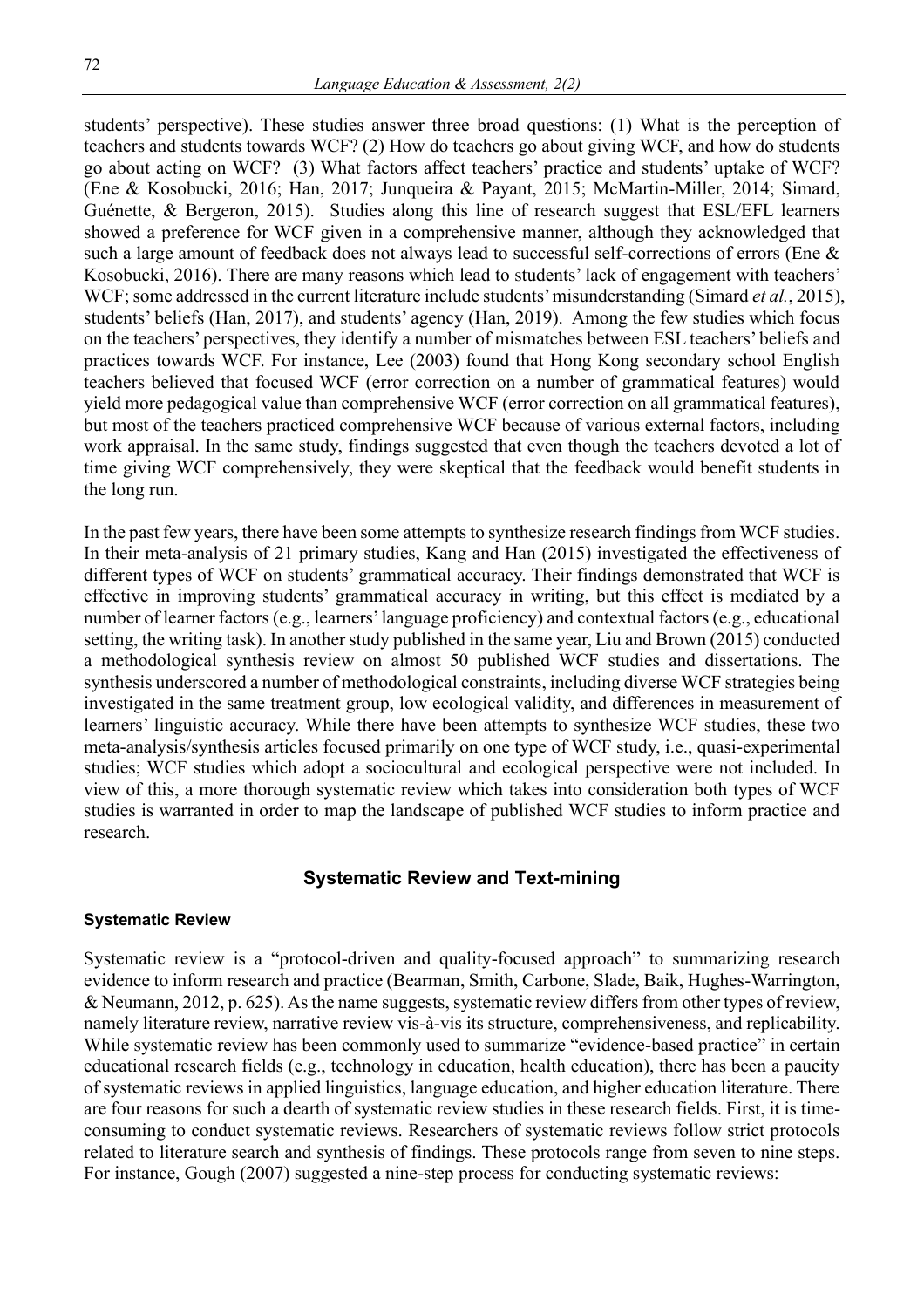- 1. Setting the research question(s)<br>2. Establishing inclusion and exclu
- 2. Establishing inclusion and exclusion criteria<br>3. Selecting and determining the search strategi
- Selecting and determining the search strategies e.g., keywords, sources
- 4. Screening the searched articles based on the inclusion and exclusion criteria
- 5. Reporting the search strategies
- 6. Deciphering relevant data from the selected studies<br>7. Evaluating the methodological rigor of the selected
- Evaluating the methodological rigor of the selected studies
- 8. Synthesizing findings from the selected studies using qualitative and/or quantitative methods

9. Communicating these findings in an accessible manner and drawing implications from the findings

The systematic review framework, which is employed by the present study, comprises seven steps (Petticrew and Roberts, 2008):

- 1. Devising research questions<br>2. Specifying the types of studi
- Specifying the types of studies
- 3. Setting inclusion and exclusion criteria for literature search
- 4. Conducting a literature search<br>5. Screening and anoraising the s
- 5. Screening and appraising the search results using the criteria
- 6. Synthesizing findings
- Identifying similarities and differences in the findings

Second, systematic reviews may not be widely adopted in some educational research fields where a plethora of research approaches are used, including positivist, interpretivist, post-structuralist, and social justice (Bearman *et al.*, 2012). It is especially true in research fields where interdisciplinary research flourishes. Systematic reviews are not encouraged in research fields influenced by diverse research cultures because of the challenges they pose when attempting to synthesize findings from very different (or at times, opposing) research paradigms. Third, the term systematic review is used loosely in some research fields. Bearman *et al.* (2012) referred to a study on computer-assisted learning using the term systematic review to denote a "methodical examination of a particular set of documents" (p. 626). Elsewhere, systematic review simply means a structured way to locate publications, without taking into consideration the methodology used in synthesizing research findings (e.g., using metaanalysis or qualitative research synthesis). Finally, there is a lack of thorough understanding between the different types of reviews, namely narrative/critical review, systematic review, and scoping review. Narrative review, also called critical review, "presents a particular perspective on the literature, framed entirely through the perspective of the author" (Bearman *et al.*, 2012, p. 626). Narrative reviews, when written by experts in the topics concerned, are sometimes called "state-of-the-art" articles. On the other hand, systematic reviews are different from narrative reviews in a sense that they follow a specific protocol to conduct literature research and synthesize findings in order to generate collective research evidence to provide answers to some focused research questions. Scoping review, despite being outside the scope of the present study, is worth mentioning to provide readers with a clear distinction among the three types of review. Scoping reviews are very much akin to systematic reviews in a way that the former also utilizes "a rigorous and transparent method" (Pham, Raji�, Greig, Sargeant, Papadopoulos, & McEwen, 2014, p. 372). Nonetheless, scoping reviews differ from systematic reviews in terms of their purpose: scoping reviews aim to "map the existing literature in the field of interest in terms of the volume, nature, and characteristics of the primary research" (Pham *et al.*, 2014, p. 371) and can serve as a preliminary study to analyzing the feasibility and worthiness of conducting a systematic review.

The values of systematic reviews to educational research are manifold (Bearman *et al.*, 2012). Given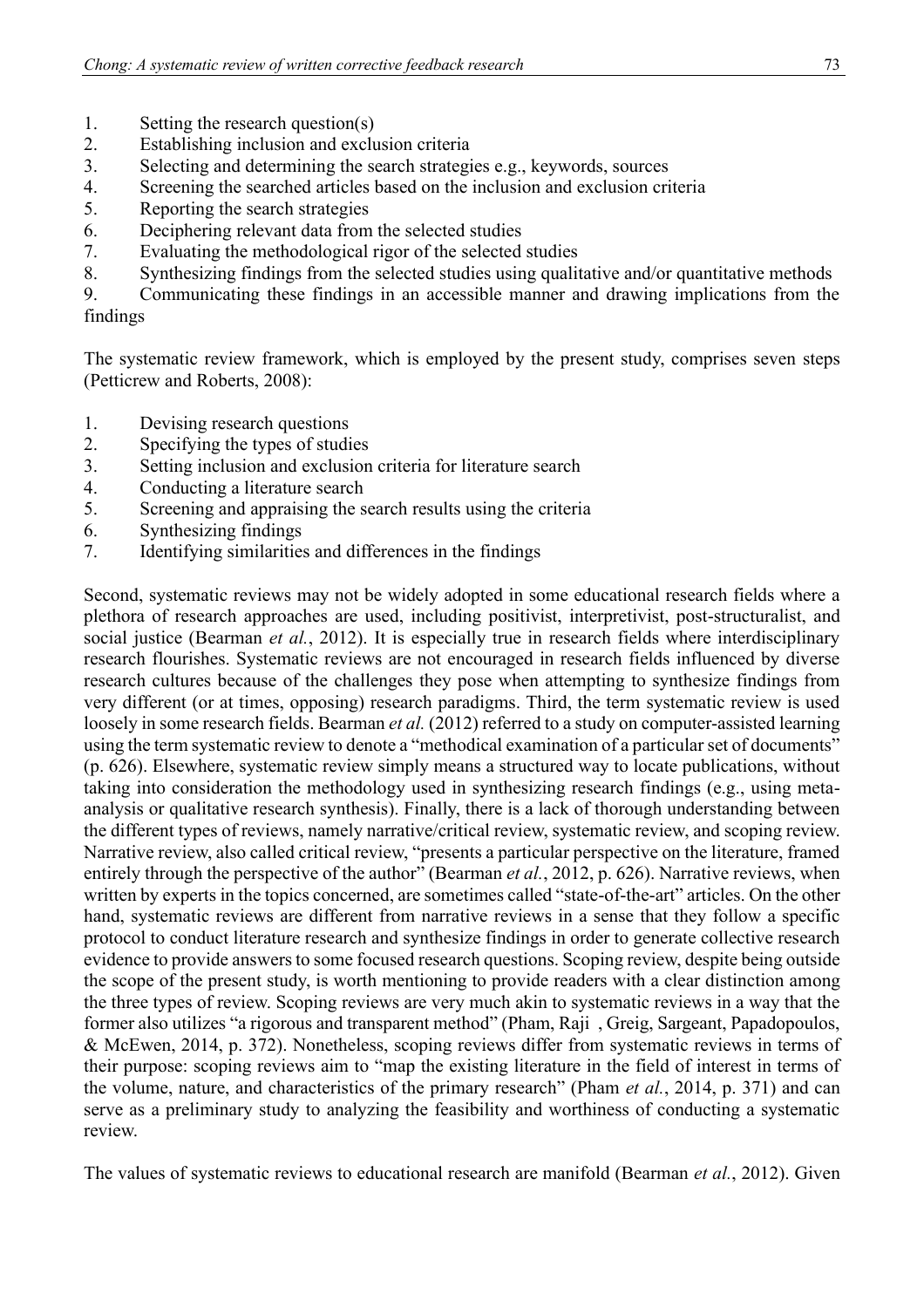the transparency of the methodology adopted to conduct a literature search and synthesize findings, readers are provided with adequate information to evaluate the quality of the evidence as well as the methodology used for review. Moreover, employing a set of pre-determined inclusion and exclusion criteria, systematic reviews enable a relatively more objective and comprehensive selection of studies on a topic of interest, avoiding the researchers' biases to include only the best-known work. Furthermore, a well-written systematic review provides collective evidence on educational practices in a reader-friendly manner which is accessible and concise. In making research findings more accessible, it increases the likelihood that such findings will be read by policy makers and professionals in the field, which bridges the chasm between research and practice.

## **Text-mining**

Text-mining, which usually includes three activities, namely information retrieval, information extraction, and data mining, refers to the retrieval of "information from unstructured text and to present the distilled knowledge to users in a concise form" (Thomas, McNaught, & Ananiadou, 2011, p. 2). One frequently employed method of text-mining is the use of ACA technology which, as Thomas, McNaught, and Ananiadou (2011) note, "automatically identifies and extracts terms from text" (p. 2). For the present systematic review of WCF literature, an ACA text-mining tool called Leximancer was used. Leximancer, an ACA software developed by Andrew Smith in 2000, generates themes, concepts, and ideas based on semantic and relational extractions in a bid to "make the analyst aware of the global context and significance of concepts and to help avoid fixation on particular anecdotal evidence, which may be atypical or erroneous" (Smith & Humphreys, 2006, p. 262).

Leximancer was selected as the tool because it has been increasingly used in educational research in other areas (e.g., distance education, physical education, general education) (Hyndman & Pill, 2017; Zawacki-Richter *et al.*, 2016). Additionally, Leximancer is chosen over other similar tools (e.g., Rapidminer) because of its user-friendliness. Leximancer can automatically generate a list of most frequently-appearing word-level concepts that appear in the selected documents and a concept map which shows interconnected concepts after completing a few simple steps (Figures 1 and 2). In contrast with tools focusing on manual handling of qualitative data (e.g., NVivo), Leximancer is more powerful in extracting relevant information from a large dataset because it "has the capacity to search, add, move and merge terms, as well as extract semantic (meaning) and relational information" (Sotiriadou, Brouwers, & Le, 2014, p. 3). Compared with thematic analysis by human coders, computer-aided content analysis (e.g., using Leximancer) is found to enable researchers to handle a colossal dataset without bias and increase reliability and reproducibility of the coding process and outcome (Sotiriadou *et al.*, 2014).



**Figure 1** A five-step text-mining process in Leximancer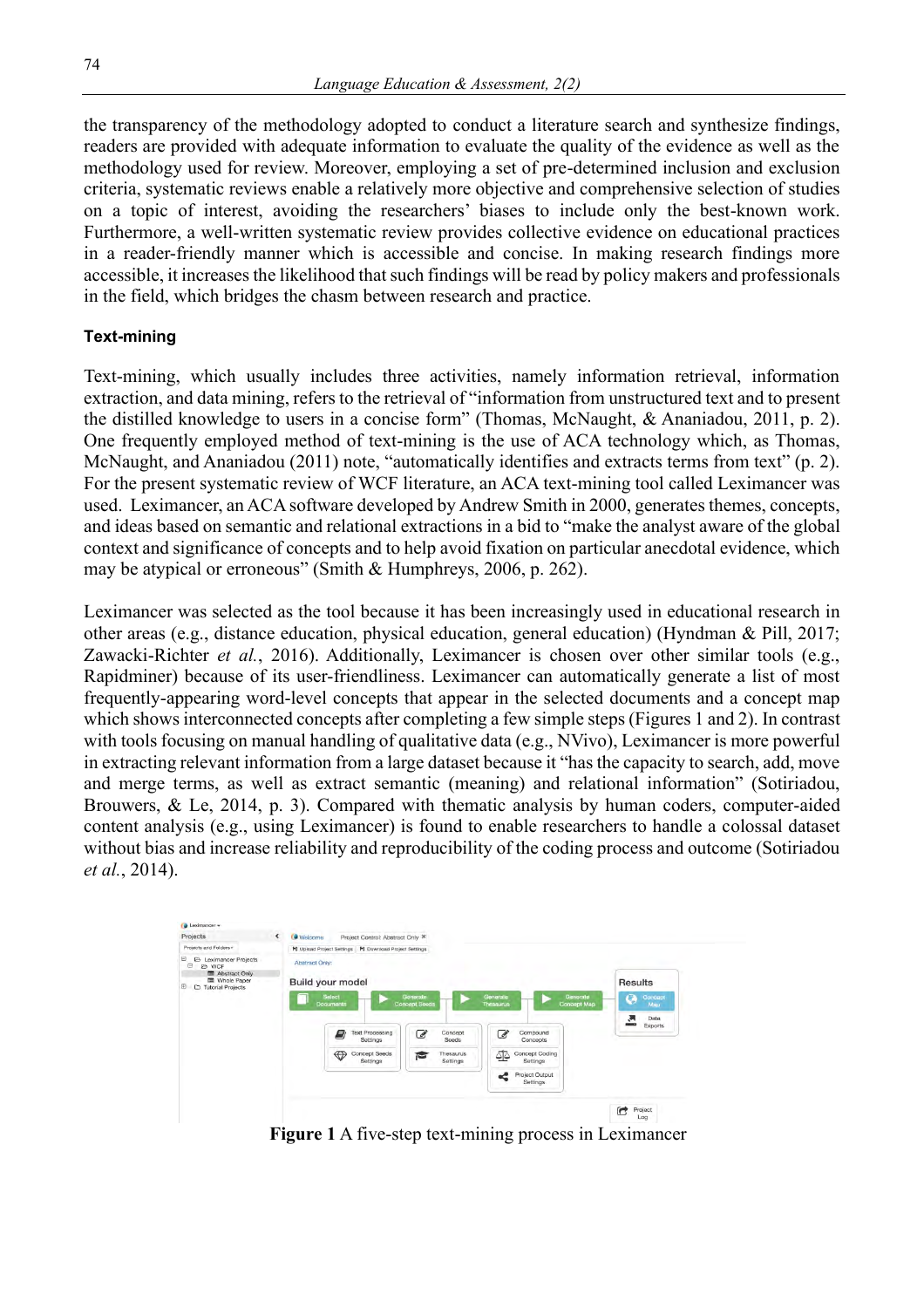

**Figure 2** Concept map and word list generated by Leximancer

Despite being known to generate reliable outcomes, the expertise and professional judgement of the researchers when analyzing the result also play an important role because they add an additional layer of "analytical sensitivity and judgement in its interpretation" (Harwood, Gapp, & Stewart, 2015, p. 1041); therefore, it is crucial that the results be interpreted by an insider who is knowledgeable and familiar with the topic of investigation.

# **Method**

The systematic review protocol employed by the present study includes seven steps suggested by Petticrew and Roberts (2008):

- 1. Devising research questions
- 2. Specifying the types of studies
- 3. Setting inclusion and exclusion criteria for the literature search
- 4. Conducting a literature search
- 5. Screening and appraising the search results using the criteria
- 6. Synthesizing findings
	- a. Retrieving information
	- b. Extracting information
	- c. Mining data
	- d. Interpreting data
- 7. Identifying similarities and differences in the findings

As for Stage 6, synthesis of findings was conducted using *Leximancer*. Specifically, findings were synthesized following the three stages of text-mining proposed by Thomas *et al.* (2011) and addressing the reminder by Harwood *et al.* (2015). To this end, a four-stage process of text-mining was used for synthesis of research findings: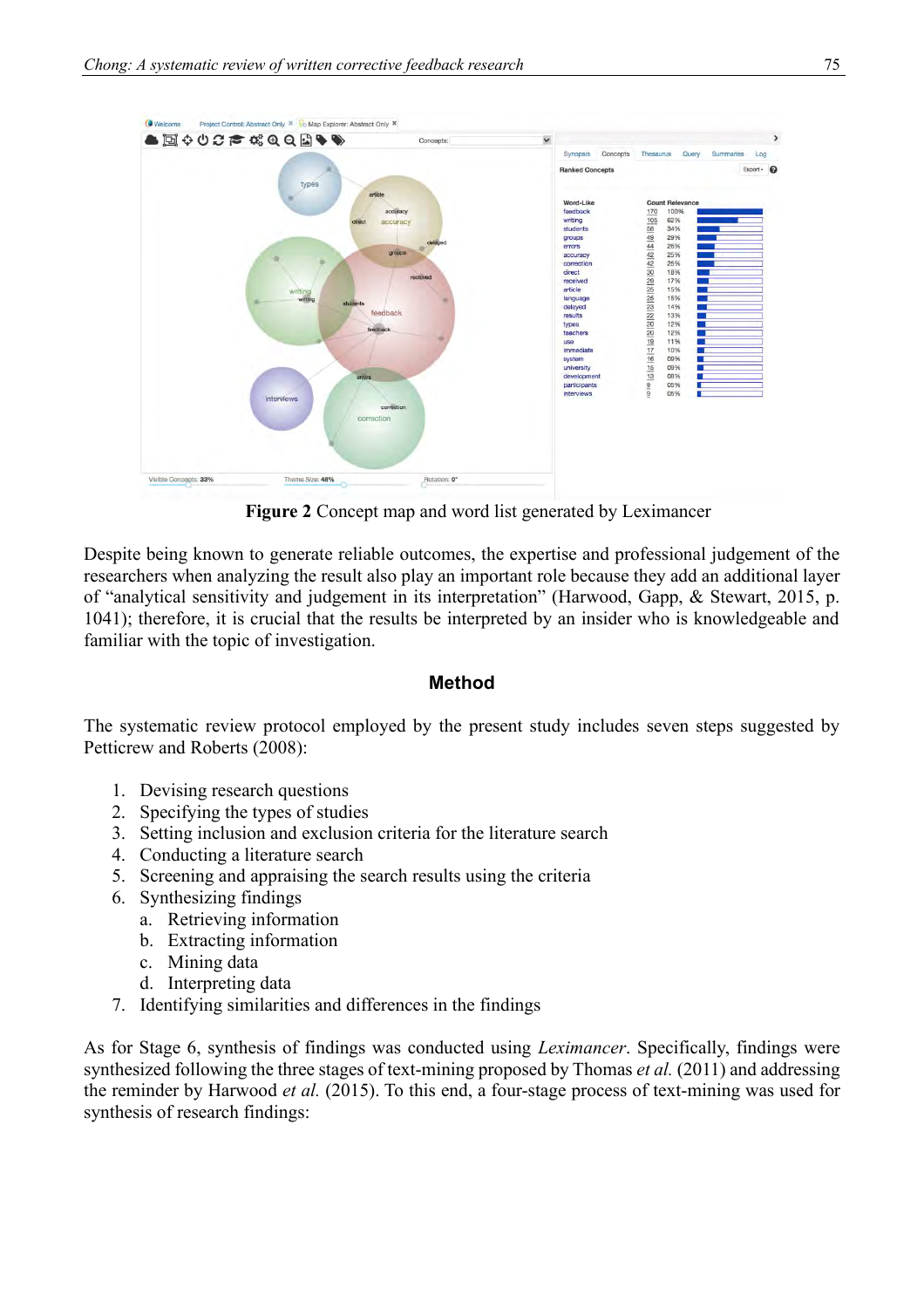

**Figure 3** A four-stage process of text-mining

## **Devising research questions and specifying the types of studies**

The present study aims at addressing the following research questions:

- 1. What are some WCF practices on which the included studies focused?
- 2. What research designs do the included studies adopt?

One of the key concerns in conducting a systematic review of literature is the setting of a timeframe (Major *et al.*, 2010). For the present review, the literature search was conducted focusing on WCF primary studies published in SSCI-indexed TESOL, language learning, and technology and education journals between 1997 and 2017. The year 1997 was chosen as the starting point of the timeframe, because Truscott's controversial article, which sparked waves of WCF research, was published in 1996. Moreover, only primary studies were included in this systematic review, meaning that conceptual papers (e.g., Storch, 2018), narrative reviews (e.g., Lee, 2012), and reporting of practice (e.g., Chong, 2017) were not included.

|                      | Include                                                                              | <b>Exclude</b>                                                                                                                                                                                                                               |
|----------------------|--------------------------------------------------------------------------------------|----------------------------------------------------------------------------------------------------------------------------------------------------------------------------------------------------------------------------------------------|
| Year of publication  | 1997-20171<br>$\bullet$                                                              | Before 1997<br>$\bullet$                                                                                                                                                                                                                     |
| Language             | English<br>٠                                                                         | Languages other than English<br>٠                                                                                                                                                                                                            |
| SSCI-indexed journal | High impact factor in<br>$\bullet$<br>2017 (i.e., impact factor<br>higher than 1.00) | Impact factor in 2017 lower than 1.00<br>$\bullet$                                                                                                                                                                                           |
| Context of the study | <b>ESL or EFL</b><br>$\bullet$                                                       | English-as-a-first-language<br>٠                                                                                                                                                                                                             |
|                      |                                                                                      | Languages other than English<br>$\bullet$                                                                                                                                                                                                    |
| Focus of the study   | Corrective feedback in<br>$\bullet$<br>the written mode                              | Other modes of corrective feedback e.g.,<br>$\bullet$<br>oral corrective feedback<br>Written feedback practices that address<br>$\bullet$<br>other areas in a piece of writing, e.g.,<br>content or organization together with<br><b>WCF</b> |

**Table 1** Inclusion and Exclusion Criteria for Literature Search

#### **Setting inclusion and exclusion criteria for literature search and conducting an exhaustive literature search**

Table 1 shows the inclusion and exclusion criteria for the present systematic review. The SSCI-indexed

 $12017$  was selected as the last year when studies would be included because the study was conducted in 2018.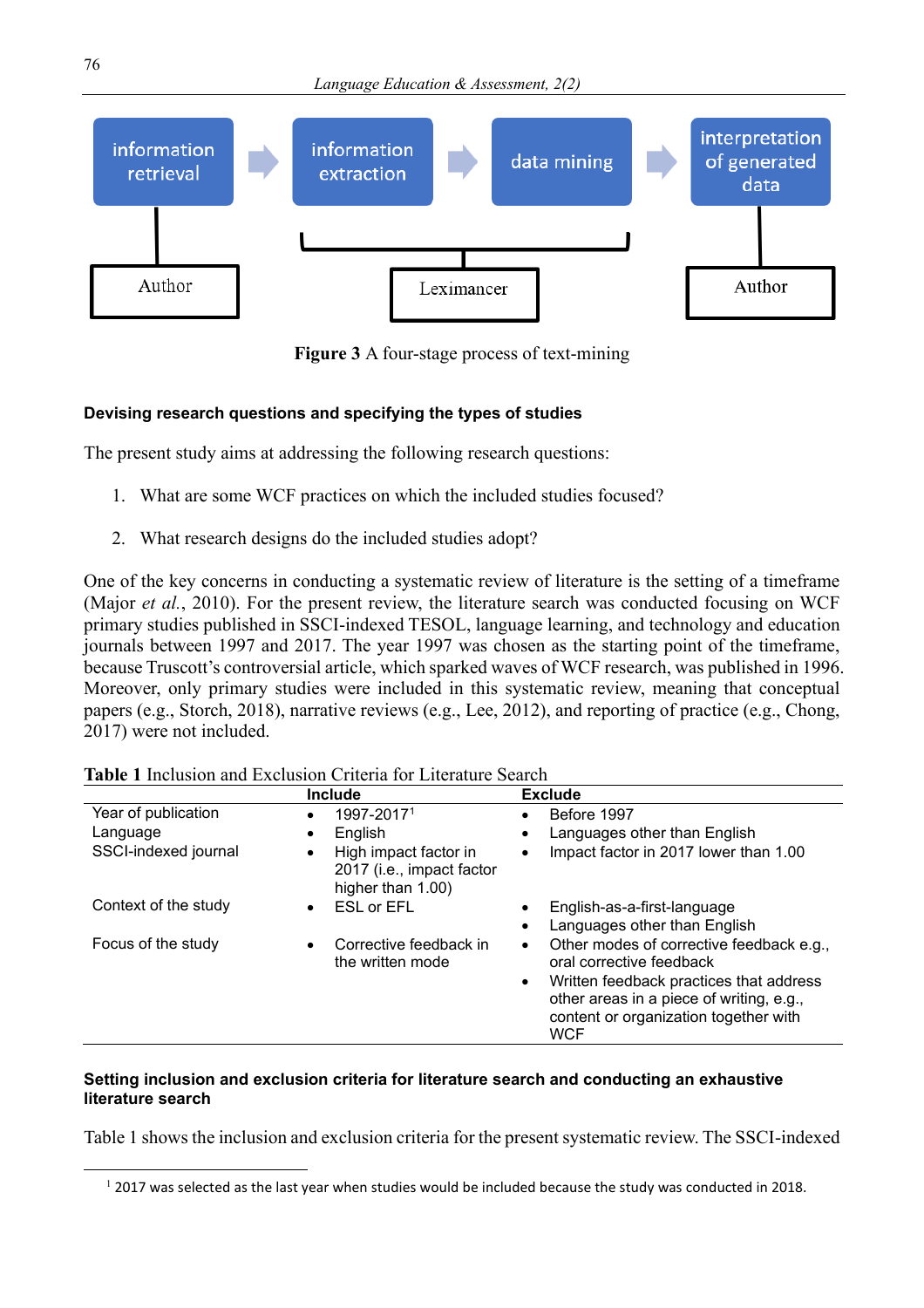journals were identified based on two criteria: (1) The journals have a high impact factor and academic rigor in their fields; (2) the journals publish research related to WCF. Grey literature (e.g., conference proceedings) was not included because of quality control. When reviewing the articles that appeared in the search, only studies conducted in ESL/EFL contexts were retrieved. The keywords *written corrective feedback* and *error correction* were used to search for relevant research articles on the journals' websites.

## **Screening and appraising the search results using the criteria and synthesizing findings**

Adopting the aforementioned inclusion and exclusion criteria (Table 1), a total of 41 studies were included in the present study (for a summary of the studies, refer to Appendix 1). Table 2 lists the SSCI-indexed journals and the primary studies included in the present review.

| <b>SSCI-indexed journal</b>                |    | <b>Primary studies included</b>                           |
|--------------------------------------------|----|-----------------------------------------------------------|
| <b>Assessing Writing</b>                   | 1. | Lee (2003)                                                |
|                                            | 2. | McMartin-Miller (2014)                                    |
|                                            |    | 3. Mawlawi Diab (2015)                                    |
|                                            |    | 4. Ene & Kosobucki (2016)                                 |
| <b>ELT Journal</b>                         |    | 5. Bitchener & Knoch (2009a)                              |
|                                            |    | 6. Liao (2016)                                            |
|                                            |    | 7. Chacón-Beltrán (2017)                                  |
| <b>Computer Assisted Language Learning</b> |    | 8. Shintani (2016)                                        |
| Computers & Education                      |    | 9. Yeh & Lo (2009)                                        |
| Journal of Second Language Writing         |    | 10. Ferris & Roberts (2001)                               |
|                                            |    | 11. Chandler (2003)                                       |
|                                            |    | 12. Lee (2004)                                            |
|                                            |    | 13. Bitchener, Young, & Cameron (2005)                    |
|                                            |    | 14. Bitchener (2008)                                      |
|                                            |    | 15. Truscott & Hsu (2008)                                 |
|                                            |    | 16. Bitchener & Knoch (2010)                              |
|                                            |    | 17. Ferris, Liu, Sinha, & Senna (2013)                    |
|                                            |    | 18. Shintani & Ellis (2013)                               |
|                                            |    | 19. Han & Hyland (2015)                                   |
|                                            |    | 20. Junqueira & Payant (2015)                             |
|                                            |    | 21. Li, Link, & Hegelheimer (2015)                        |
| Language Awareness                         |    | 22. Simard, Guénette, & Bergeron (2015)                   |
| Language Learning                          |    | 23. Shintani, Ellis, & Suzuki (2014)                      |
| Language Teaching Research                 |    | 24. Bitchener & Knoch (2008)                              |
|                                            |    | 25. Zhang (2017)                                          |
| The Modern Language Journal                |    | 26. Stefanou & Révész (2015)                              |
|                                            |    | 27. Shintani & Aubrey (2016)                              |
| System                                     |    | 28. Lee (1997)                                            |
|                                            |    | 29. Gaskell & Cobb (2004)                                 |
|                                            |    | 30. Ellis, Sheen, Murakami, & Takashima (2008)            |
|                                            |    | 31. Sheen, Wright, & Moldawa (2009)                       |
|                                            |    | 32. Bitchener & Knoch (2009b)                             |
|                                            |    | 33. Evans, Hartshorn, & Krause (2011)                     |
|                                            |    | 34. Sampson (2012)                                        |
|                                            |    | 35. Yeh, Lo, & Chu (2014)                                 |
|                                            |    | 36. Frear & Chiu (2015)                                   |
|                                            |    | 37. Shintani & Ellis (2015)                               |
|                                            |    | 38. Mawlawi Diab (2016)                                   |
|                                            |    | 39. Han (2017)                                            |
| <b>TESOL Quarterly</b>                     |    | 40. Sheen (2007)                                          |
|                                            |    | 41. Hartshorn, Evans, Merrill, Sudweeks, Strong-Krause, & |
|                                            |    | Anderson (2010)                                           |

**Table 2:** SSCI-indexed Journals and Primary Studies Included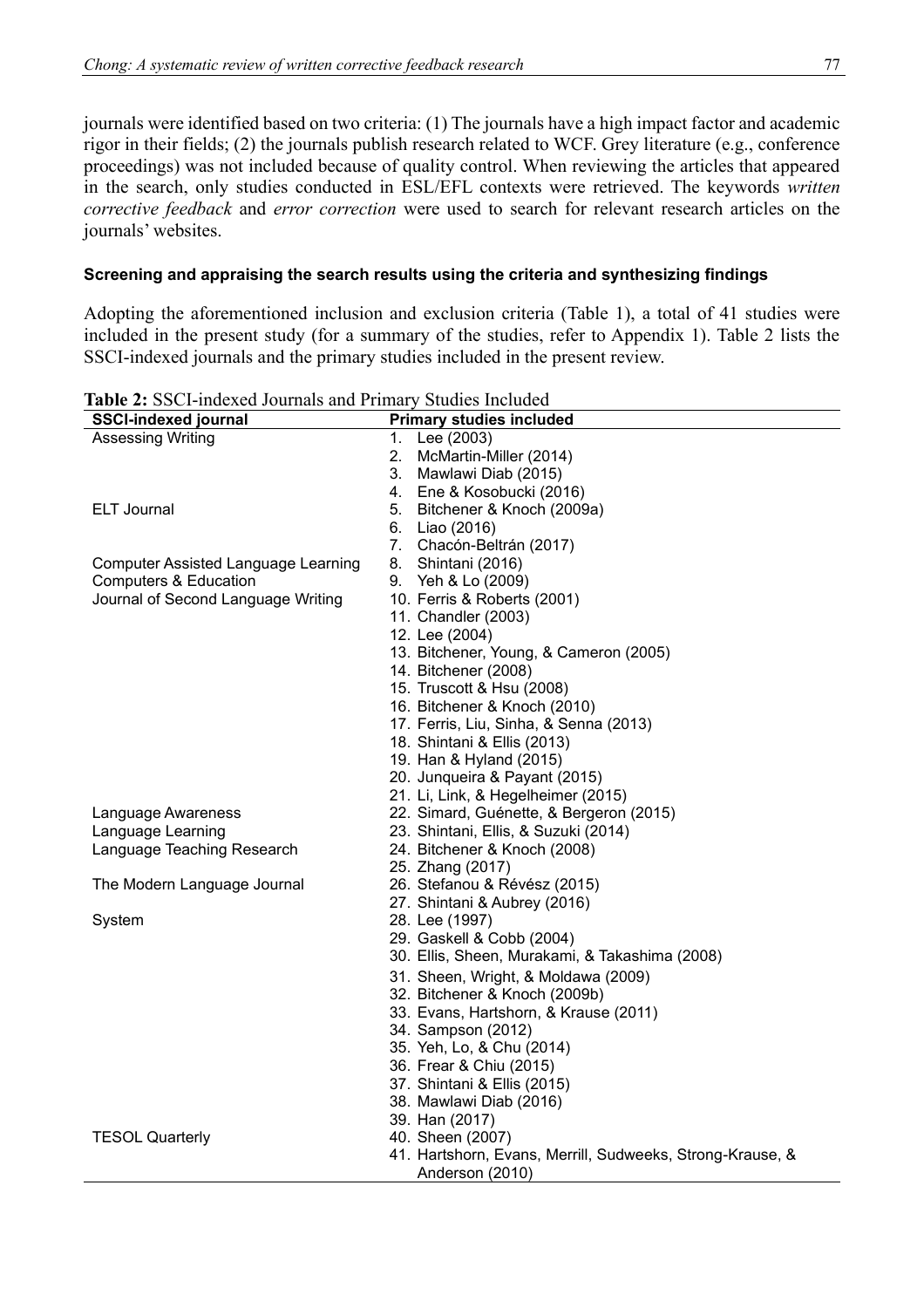Having identified the 41 studies to be included in this systematic review, the abstract of each of the 41 studies was copied and pasted on a Word document. The Word document was then uploaded to *Leximancer* for text mining. Abstracts were included in the text mining process because "they are usually lexically dense and focus on the core concepts, themes and results of research" (Zawacki-Richter *et al.*, 2016, p. 247). A total of 22 word-level concepts were generated by *Leximancer* (Figure 4), which were grouped into five themes in response to the two research questions (Table 3). The major findings in each of the themes will be discussed in relation to the two research questions in the next section.

| <b>Word-Like</b> |                                 | <b>Count Relevance</b> |  |
|------------------|---------------------------------|------------------------|--|
| feedback         | 170                             | 100%                   |  |
| writing          | 105                             | 62%                    |  |
| <b>students</b>  | $\overline{58}$                 | 34%                    |  |
| groups           |                                 | 29%                    |  |
| errors           | $\frac{49}{44}$                 | 26%                    |  |
| accuracy         |                                 | 25%                    |  |
| correction       | $\frac{42}{42}$                 | 25%                    |  |
| direct           | 30                              | 18%                    |  |
| received         | 29                              | 17%                    |  |
| article          | 25                              | 15%                    |  |
| language         | 25                              | 15%                    |  |
| delayed          |                                 | 14%                    |  |
| results          | $\frac{23}{22}$ $\frac{20}{20}$ | 13%                    |  |
| types            |                                 | 12%                    |  |
| teachers         |                                 | 12%                    |  |
| <b>use</b>       | <u>19</u>                       | 11%                    |  |
| immediate        | 17                              | 10%                    |  |
| system           | 16                              | 09%                    |  |
| university       |                                 | 09%                    |  |
| development      | $\frac{15}{13}$ $\frac{9}{9}$   | 08%                    |  |
| participants     |                                 | 05%                    |  |
| interviews       |                                 | 05%                    |  |

**Figure 4** 22 word-level concepts generated by Leximancer

**Table 3** Five Consolidated Themes from the Word-level Concepts

| <b>Popularity</b> | Theme                      | Concept                                                       |
|-------------------|----------------------------|---------------------------------------------------------------|
|                   | Types of WCF               | Feedback + correction + direct + types + system               |
| 2                 | Types of writing<br>tasks  | Writing                                                       |
| 3                 | Participants               | Students + received + teachers + university + participants    |
| 4                 | Research<br>design/methods | Groups + delayed + use + immediate + development + interviews |
| 5                 | Types of errors            | Errors + accuracy + article + language                        |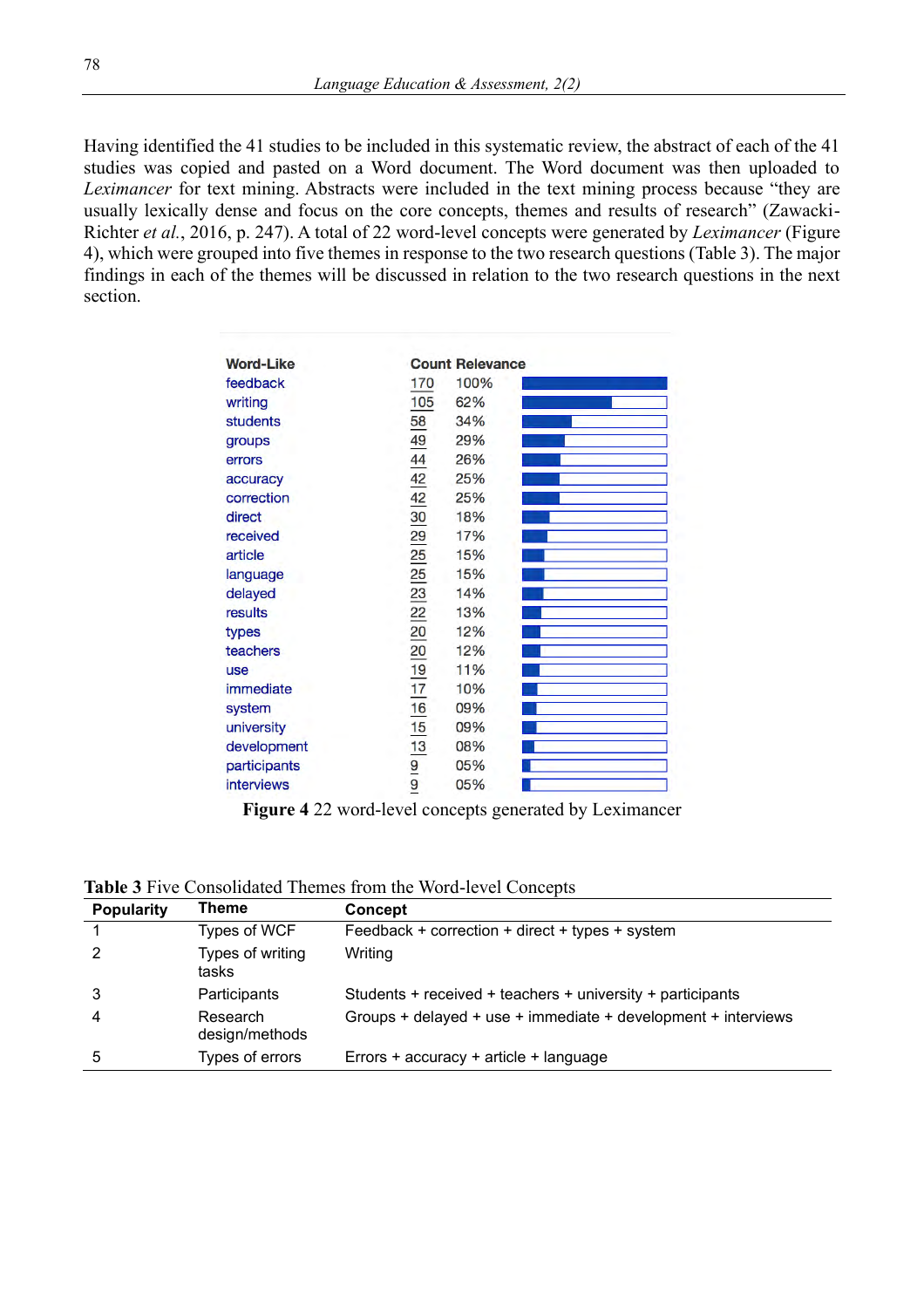### **Findings**

#### **RQ1: What are some WCF practices on which the included studies focused?**

#### *Types of WCF*

It is no surprise that the word that most frequently appears in the 41 abstracts is *feedback*, because the researched topic is on WCF. The word *correction* helps explain the function of this particular kind of written feedback, which is to correct students' errors in their written work and increase students' linguistic accuracy in writing. What is interesting is that the 41 studies investigated a broad range of WCF types, with direct WCF being the most frequently researched type of WCF. Table 4 summarizes the types of WCF covered in the reviewed studies.

| <b>Type of WCF</b>                                                                                  | <b>Definition</b>                                                                                                                                                                                                                     | <b>Example studies</b>                                                                                              |
|-----------------------------------------------------------------------------------------------------|---------------------------------------------------------------------------------------------------------------------------------------------------------------------------------------------------------------------------------------|---------------------------------------------------------------------------------------------------------------------|
| Direct/indirect (coded) WCF                                                                         | Direct WCF: Explicit correction of errors<br>Indirect WCF: Implicit correction of errors<br>using codes, underlining, circling                                                                                                        | Chandler (2003)<br>Ferris & Roberts (2001)                                                                          |
| Focused<br>(selective)/unfocused<br>(comprehensive) WCF                                             | Focused WCF: Correction of a number of pre-<br>selected types of grammatical errors<br>Unfocused WCF: Correction of all grammatical<br>errors                                                                                         | Lee (2004)<br>Frear & Chiu (2015)                                                                                   |
| <b>Metalinguistic WCF</b><br>(metalinguistic explanation)<br>Synchronous/asynchronous<br><b>WCF</b> | Explanation of errors in the form of<br>commentaries<br>Synchronous WCF: WCF given on screen<br>(e.g., on Google Docs) while students are<br>writing<br>Asynchronous WCF: WCF given on screen<br>after students have finished writing | Bitchener (2008)<br>Bitchener & Knoch (2010)<br>Shintani (2016)<br>Shintani & Aubrey (2016)                         |
| Dynamic WCF                                                                                         | An approach to correcting errors based on<br>individual needs of students                                                                                                                                                             | Evans, Hartshorn, &<br>Krause (2011)<br>Hartshorn, Evans, Merrill,<br>Sudweeks, Strong-Krause,<br>& Anderson (2010) |
| Computer-generated WCF                                                                              | WCF given by automatic writing evaluation<br>(AWE) systems                                                                                                                                                                            | Li, Link, & Hegelheimer<br>(2015)<br>Liao (2016)                                                                    |
| <b>Alternative WCF</b>                                                                              | Alternative source: WCF given by self and<br>peers<br>Alternative means: Concordance as WCF,<br><b>WCF</b> and rubrics                                                                                                                | Diab (2016)<br>Gaskell & Cobb (2004)                                                                                |

**Table 4** Types of WCF in the Reviewed Studies

Two emergent types of WCF that have begun to attract the attention of researchers are computergenerated and computer-mediated WCF. The former is usually given by automated writing evaluation (AWE) systems which are either developed by service providers (e.g., *Criterion* in Li, Link, & Hegelheimer, 2015) or developed by the researchers; as for computer-mediated WCF, WCF was given by teachers using the interactive functions on self-developed online writing systems (e.g., Yeh & Lo, 2009).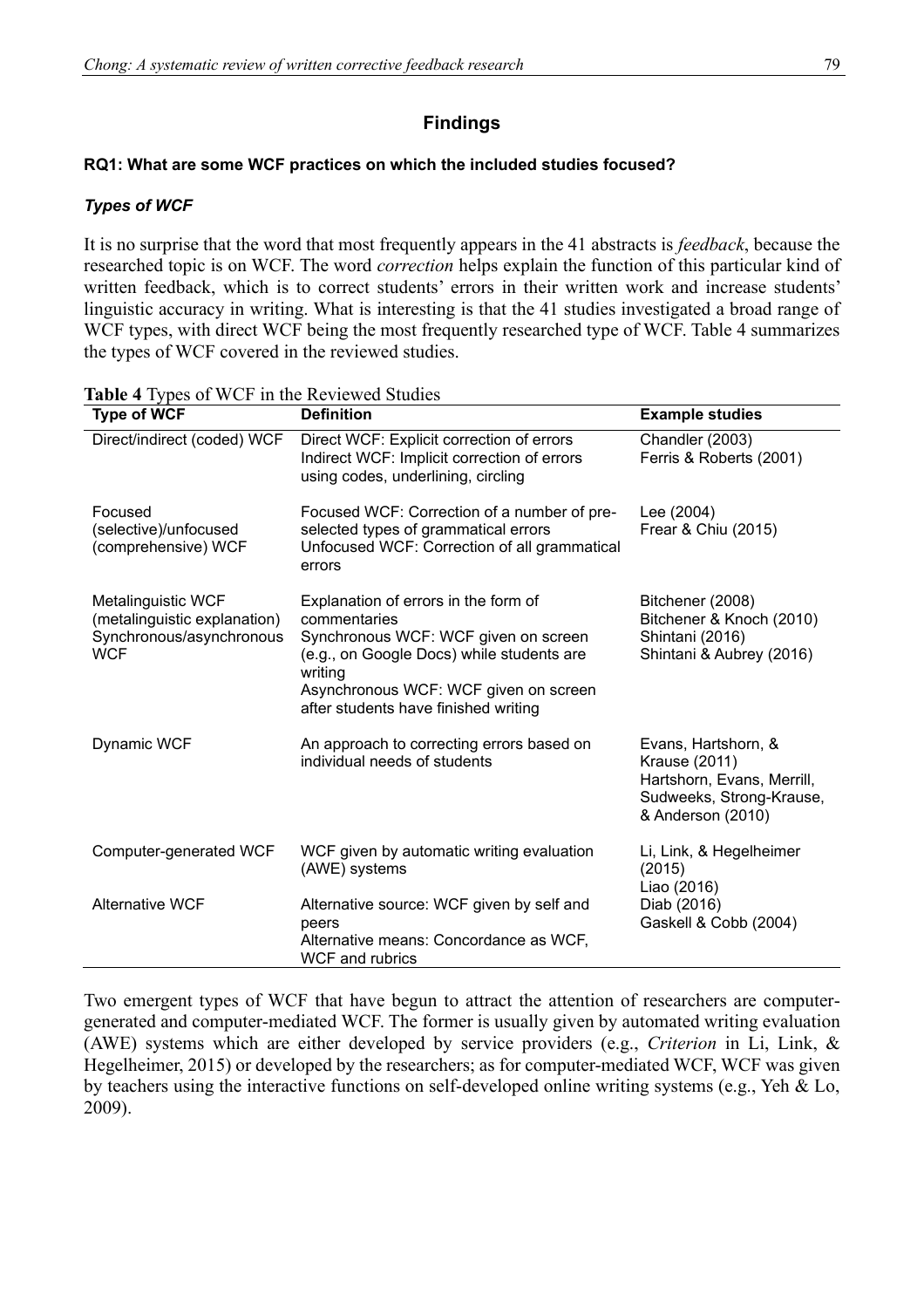# *Types of writing tasks*

*Writing* is the second most frequently appearing word in the text-mining analysis. From reviewing the 41 studies, a wide range of writing tasks have been used to investigate effectiveness of WCF. These writing tasks range from sentence-level (Shintani & Aubrey, 2016), paragraph-level (Ene *et al.*, 2016; Evans, Hartshorn, & Strong-Krause, 2011), short writing, to essays. Types of short writing include picture description tasks (Bitchener, 2008; Bitchener & Knoch, 2008, 2009a, 2009b, 2010; Frear & Chiu, 2015), free-form composition (Chacón-Beltrán, 2017; Shintani, Ellis, & Suzuki, 2014), text summary (Stefanou & Révész, 2015), and Dictogloss task (Shintani & Ellis, 2015). Regarding the types of essays used in the studies, they include argumentative essay (Diab, 2015, 2016; Hartshorn *et al.*, 2010; Zhang, 2017), comparison essay (Liao, 2016), diagnostic essay (Ferris, Liu, Sinha, & Senna, 2013), five-paragraph essay (Han & Hyland, 2015), personal essay, process essay, summary essay, response essay (Li *et al.*, 2015; Yeh, Lo, Chu, 2014), and expository essay (Yeh *et al.*, 2009).

A number of writing genres were also included in the studies: narrative writing (Ellis, Sheen, Murakami, Takashima, 2008; Sampson, 2012; Sheen, 2007; Sheen, Writght, & Moldawa, 2009; Shintani & Ellis, 2013; Simard, Guénette, & Bergeron, 2015; Truscott & Hsu, 2008), business writing (Yeh, Lo, & Chu, 2014), informal letter (Bitchener, Young, Cameron, 2005), autobiographical writing (Chandler, 2003), and personal writing (Shintani, 2016).

# *Types of errors*

The last theme that emerges from the text-mining result is the types of grammatical errors that were considered by the researchers. Among the studies which looked into focused WCF, the most commonly researched error type is about the two functional uses of the English article system, *a* and *the*. Other types of errors researched in the studies include hypothetical conditionals (e.g. Shintani *et al.*, 2015), copular *be*, the past tense, prepositions (Sheen *et al.*, 2009), weak verbs (Frea *et al.*, 2015), sentencelevel errors (Gaskell *et al.*, 2004), noun ending, and wrong words (Ferris *et al.*, 2001). Judging from the above, the notions of *language* and *accuracy* in WCF studies were defined by a rather narrow perspective, dominated by word-level errors. One of the reasons why research has focused mainly on the aforesaid word-level errors is because they are rule-governed, treatable errors, in which the effectiveness of WCF is most evident (Chong, 2018; Ferris, 2011).

# **RQ2: What research designs do the included studies adopt?**

### *Research designs*

There were 24 studies out of the 41 reviewed that stated explicitly that a quasi-experimental design was adopted with student participants divided into one to four treatment/experimental groups (students who received different WCF treatments), usually with the inclusion of a control group (students who did not receive any WCF). These studies were interested in examining how students made use of the WCF given to improve their linguistic accuracy in future writing asks. Additionally, the quasiexperimental design of these studies includes a pretest, treatment, posttest(s). In order to measure the development of students' linguistic accuracy over a more extended period of time, more recent studies often included two posttests: an immediate posttest and a delayed posttest. Only 9 of the 41 studies included interviews as the research method/one of the research methods. These studies often adopt a case-study research design, focusing on the beliefs and perceptions of individual teachers and students towards WCF (e.g. Ferris *et al.*, 2013; Han *et al.*, 2015; Junqueira *et al.*, 2015; Lee, 2004; McMartin-Miller, 2014).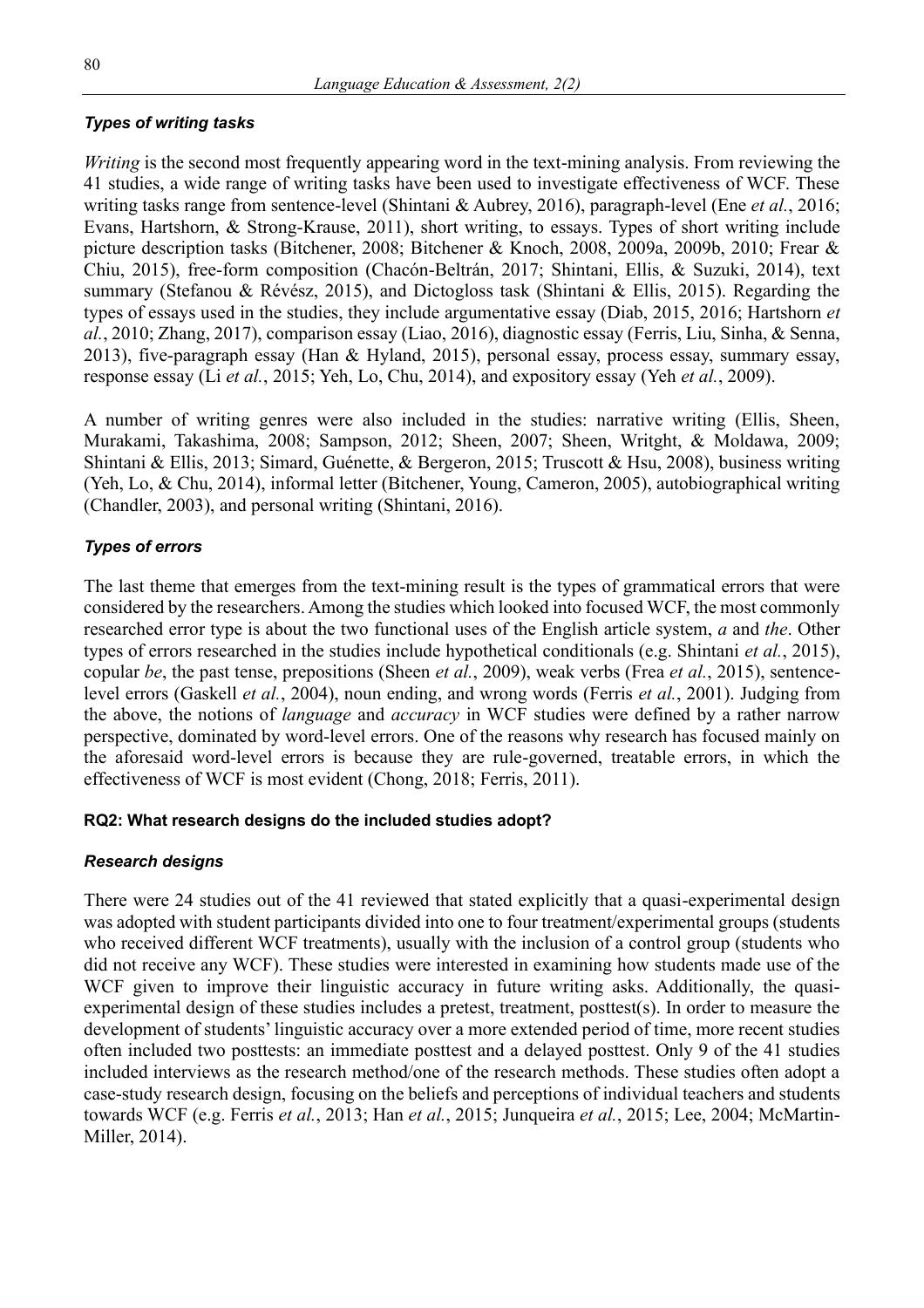# *Participants*

The majority of the reviewed studies included students from a range of English proficiency levels i.e. low (Bitchener, 2008), intermediate (e.g. Shintani *et al.*, 2016), and advanced (e.g. Bitchener *et al.*, 2010) as their participants. Among the studies which focused on students' uptake of WCF (how well students received and utilized WCF), most of them were conducted in colleges and universities in the U.S., New Zealand, and Taiwan, with a few which focused on secondary and high schools (e.g., Lee, 2004; Simard, *et al.*, 2015). Nevertheless, there are a dearth of studies focusing on the "giver" of WCF, the teachers (i.e., Lee, 2003; Lee, 2004; Junqueira & Payant, 2015). These studies mostly adopt a qualitative design looking into the teachers' WCF beliefs and practices.

# **Research Agenda**

With reference to the reported findings, an agenda for WCF research is presented diagrammatically below and explained in this section.



**Figure 5** A diagrammatical representation of agenda for WCF research

Research task 1: Adopting a qualitative research design, future WCF studies should examine feedback practices that take place in naturalistic classroom environments across different levels of learners, especially younger ESL/EFL learners. At the same time, teachers' and students' beliefs should be tapped into to unravel the personal and contextual factors that affect teachers' WCF practices.

As reflected from the synthesized findings, the majority of the findings are dominated by quasiexperimental studies which aim to prove the efficacy of different types of WCF on the development of linguistic accuracy in students' written work. With the concerted effort of WCF researchers, an irrefutable finding is established: WCF, regardless of its type, exerts a positive effect on students' acquisition of certain linguistic features in writing. This positive effect is shown to be transferrable and long-term in some cases.

The findings from the present systematic review indicate that there is a second wave of WCF research that is being undertaken. This wave of research will be dominated by qualitative, longitudinal, classroom-based studies which focus on perceptions and practices of individual teachers and students. From an interpretivist and ecological perspective (Han, 2019), the aim of these studies is to explore and (re-)conceptualize WCF practices that are currently taking place in ESL/EFL primary, secondary, and tertiary classrooms. Taking advantage of the depth of qualitative research, various factors, namely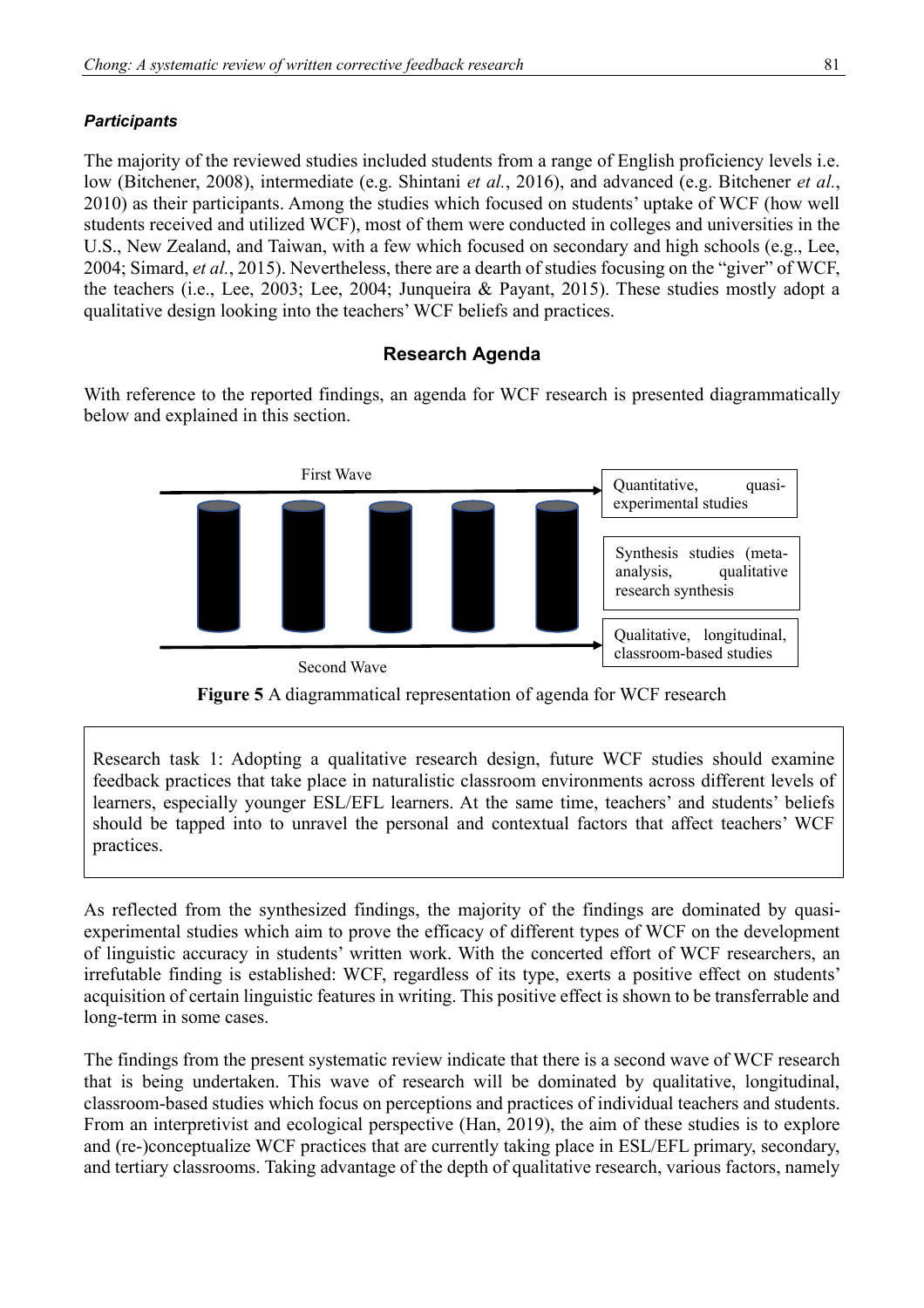sociocultural, socio-emotional, and personal factors, can be explored through the use of qualitative methods, including interviews, stimulated recalls, thinking-aloud sessions, and reflective journals/blogs. To analyze such data, more sophisticated iterative and inductive coding methods, such as grounded theory, can be employed (Charmaz, 2006; Chong, 2019). The second wave of qualitative WCF studies can benefit from being informed by such theories as sociocultural theory, activity theory (Storch, 2018), and learner-context interface theory (White, Direnzo, & Bortolotto, 2016); moreover, important notions related to assessment can be incorporated to theorize the studies, including assessment literacy (Lee, 2017), feedback literacy (Carless & Boud, 2018), assessment for/as learning (Chong, 2018).

Research task 2: Synthesis studies, both qualitative (qualitative research synthesis) and quantitative (meta-analysis), should be conducted to consolidate and systemize existing knowledge on WCF, identify research gaps, and inform language policies and practices.

As shown from the synthesized findings, existing WCF studies adopt two types of research designs: quasi-experimental and naturalistic, classroom-based. Acting as "pillars" (see Figure 5) to consolidate existing findings from these two types of studies, synthesis studies on WCF research published in various forms (dissertations, conference proceedings, journal articles, research monographs) will help synthesize, consolidate and conceptualize existing knowledge garnered from these scholarly outputs. Two types of synthesis studies can be conducted: Given the domination of quasi-experimental research in the current WCF literature, *meta-analysis*, which is a statistical procedure to identify the common effect across quantitative research findings, is an appropriate type of synthesis study. Meta-analysis has been increasingly adopted in the fields of TESOL and applied linguistics (Plonsky & Brown, 2015). In preparation for the second wave of WCF research which focuses on classroom-based qualitative studies, *qualitative research synthesis* will be a positive addition to the literature because it helps to aggregate qualitative findings, which in their own standing, could hardly be transferrable. Such qualitative synthesis studies are argued to help bridge the research-practice divide, which is urged by some WCF researchers (Lee, 2013), because the condensed and crystallized research findings are easily accessed by frontline teachers. Qualitative research synthesis has already started to gain popularity in language learning research (e.g., on peer feedback by Chen, 2014, and on computerassisted language learning by Çiftçi & Savaş, 2018). In terms of method, ACA tools such as the textmining tool introduced in this article can be of great help to synthesists to identify prominent themes and under-explored areas for future research.

#### **Conclusion**

The present study is a systematic review of primary WCF studies in ESL and EFL contexts published between 1997 and 2017. At the outset of the paper, I present a case for systematic review by providing a succinct definition in comparison with other types of review, namely narrative review and scoping review. I then argue that systematic review is useful to (1) map the themes presented in the literature of a topic of interest in a comprehensive and objective manner, and (2) present synthesized findings in a structural fashion, guided by research questions. Adopting Petticrew and Roberts' (2008) seven-stage framework for conducting systematic review and using a text-mining tool, *Leximancer*, I present synthesized findings from 41 WCF studies published in top-tiered international refereed journals to address two research questions related to feedback practices and research designs. Regarding WCF practices, the synthesized findings indicate that there is a wide array of documented WCF strategies, most notable of which is direct WCF. At the same time, two types of WCF, computer-generated and computer-mediated WCF, have been gaining popularity. Focusing mainly on word-level grammatical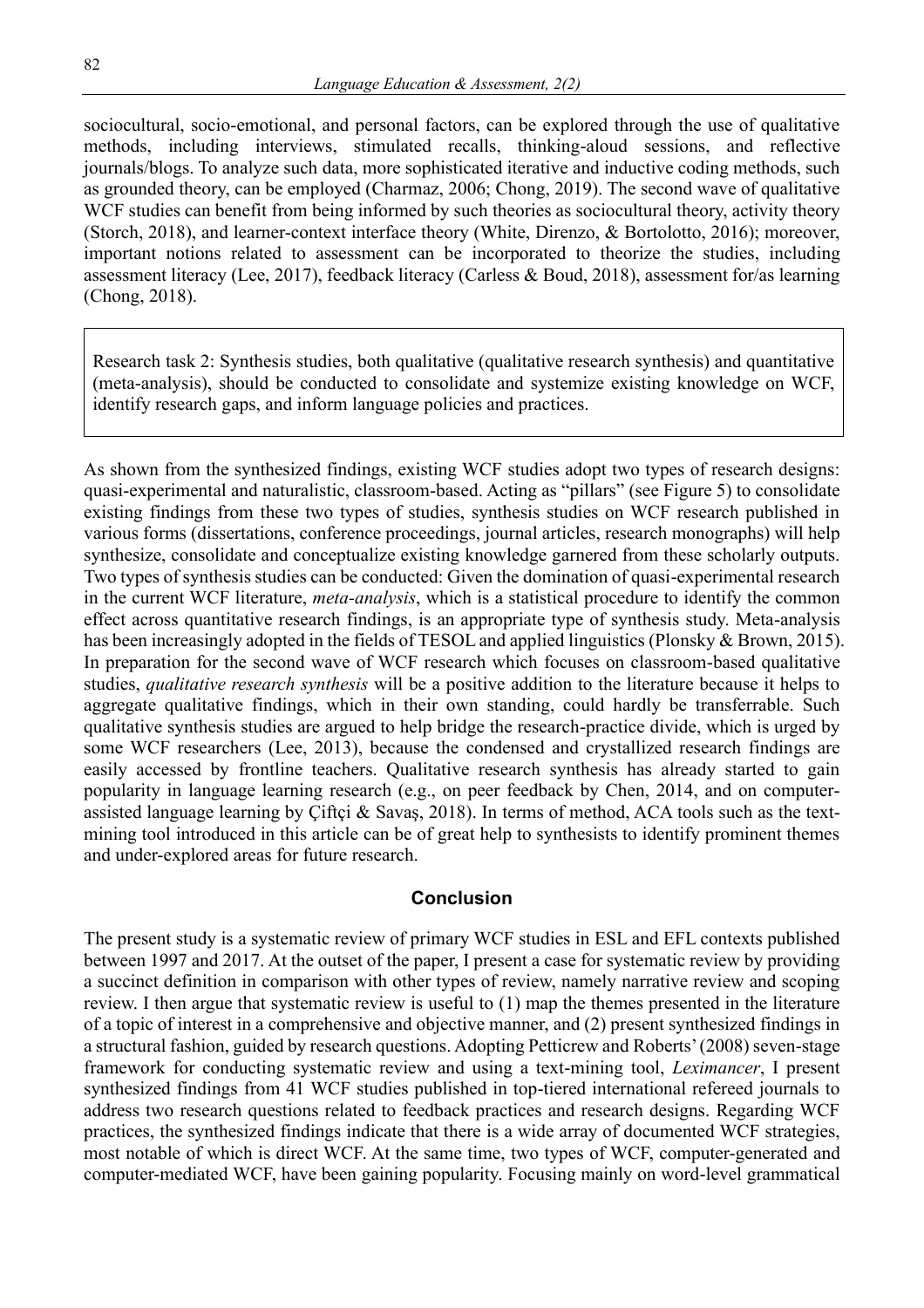features, the findings show that WCF strategies were used in writing tasks with diverse lengths and genres. As far as the research designs of WCF studies are concerned, the synthesis results bear witness to a prevalence of quasi-experimental studies which aimed to elicit empirical evidence in support of the effectiveness of a variety of WCF strategies. Amongst those studies which adopt an interpretivist, qualitative research paradigm, the majority of the studies investigated perceptions and preferences of university students. Based on the synthesized results, I suggest two research tasks: (1) conduct WCF studies from an ecological perspective which takes into account personal and contextual factors and (2) conduct quantitative and qualitative synthesis studies to identify research gaps and inform language policies and practices.

#### **References**

- Bearman, M., Smith, C. D., Carbone, A., Slade, S., Baik, C., Hughes-Warrington, M., & Neumann, D. L. (2012). Systematic review methodology in higher education. *Higher Education* D. L. (2012). Systematic review methodology in higher education. *Higher Education Research & Development, 31*(5), 625–640. <https://www.doi.org/10.1080/07294360.2012.702735>
- Bitchener, J., Young, S., & Cameron, D. (2005). The effect of different types of corrective feedback on ESL student writing. *Journal of Second Language Writing, 14*(3), 191–205. <https://www.doi.org/10.1016/j.jslw.2005.08.001>
- Bitchener, J. (2008). Evidence in support of written corrective feedback. *Journal of Second Language Writing, 17*(2), 102–118.<https://www.doi.org/10.1016/j.jslw.2007.11.004>
- Bitchener, J., & Knoch, U. (2008). The value of written corrective feedback for migrant and international students. *Language Teaching Research, 12*(3), 409–431. <https://www.doi.org/10.1177/1362168808089924>
- Bitchener, J., & Knoch, U. (2009a). The value of a focused approach to written corrective feedback. *ELT Journal, 63*(3), 204–211.<https://www.doi.org/10.1093/elt/ccn043>
- Bitchener, J., & Knoch, U. (2009b). The relative effectiveness of different types of direct written corrective feedback. *System, 37*(2), 322–329. <https://www.doi.org/10.1016/j.system.2008.12.006>
- Bitchener, J., & Knoch, U. (2010). Raising the linguistic accuracy level of advanced L2 writers with written corrective feedback. *Journal of Second Language Writing, 19*(4), 207–217. <https://www.doi.org/10.1016/j.jslw.2010.10.002>
- Bitchener, J. (2012). Written correctivefFeedback for L2 development: Current knowledge and future research. *TESOL Quarterly, 46*(4), 855–860. <https://www.doi.org/10.1002/tesq.62>
- Carless, D. (2016). Feedback as dialogue. *Encyclopedia of Educational Philosophy and Theory, p. 1– 6*, [http://link.springer.com/referenceworkentry/10.1007/978-981-287-532-7\\_389-1](http://link.springer.com/referenceworkentry/10.1007/978-981-287-532-7_389-1)
- Carless, D., & Boud, D. (2018). The development of student feedback literacy: Enabling uptake of feedback. *Assessment and Evaluation in Higher Education, 43*(8), 1315–1325.
- Chacón-Beltrán, R. (2017). Free-form writing: computerized feedback for self-correction. *ELT Journal, 71*(2), 141–149.<https://www.doi.org/10.1093/elt/ccw064>
- Chandler, J. (2003). The efficacy of various kinds of error feedback for improvement in the accuracy and fluency of L2 student writing*. Journal of Second Language Writing, 12*(3), 267–296. [https://www.doi.org/10.1016/s1060-3743\(03\)00038-9](https://www.doi.org/10.1016/s1060-3743(03)00038-9)
- Charmaz, K. (2006). *Constructing grounded theory: A practical guide through qualitative analysis*. Thousand Oaks, CA: SAGE Publications.
- Chen, T. (2014). Technology-supported peer feedback in ESL/EFL writing classes: a research synthesis. *Computer Assisted Language Learning, 29*(2), 365–397. <https://www.doi.org/10.1080/09588221.2014.960942>
- Chong, S. W. (2017). A three-stage model for implementing focused written corrective feedback. *TESL Canada Journal, 34*(2), 71–82.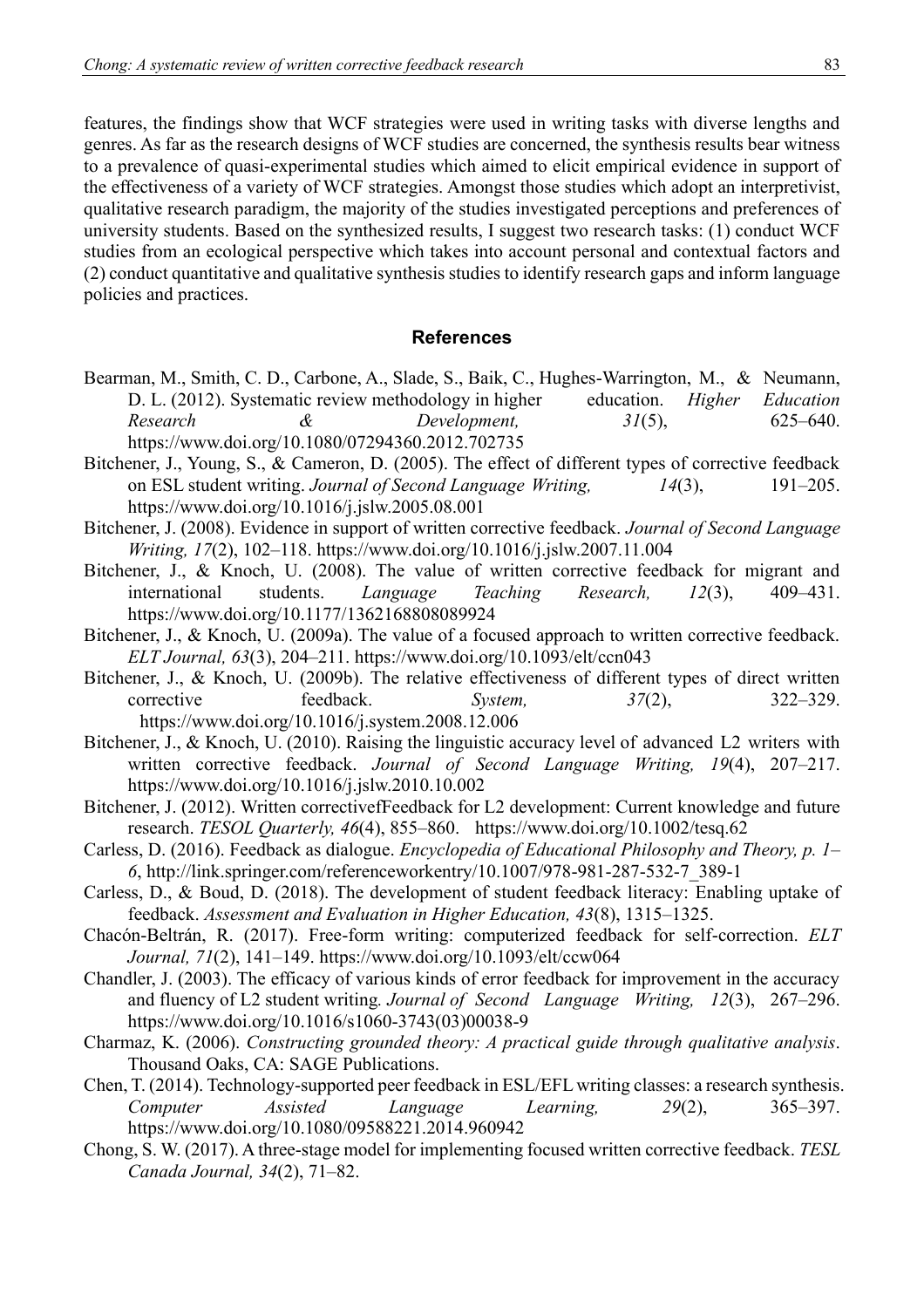- Chong, S. W. (2018). Three paradigms of classroom assessment: Implications for written feedback<br>research. *Language Assessment Ouarterly.* 15(4). 330–347. https://www.doi.org/ Language Assessment 10.1080/15434303.2017.1405423
- Chong, S. W. (2019). College students' perception of e-feedback: A grounded theory perspective. *Assessment & Evaluation in Higher Education, 44*(7), 1090–1105. https://www.doi.org/ 10.1080/02602938.2019.1572067
- Çiftçi, E. Y., & Savaş, P. (2018). The role of telecollaboration in language and intercultural learning: A synthesis of studies published between 2010 and 2015. *ReCALL, 30*(3), 278–298. <https://www.doi.org/10.1017/s0958344017000313>
- Collins, J. A., & Fauser, B. C. J. M. (2005). Balancing the strengths of systematic and narrative reviews. *Human Reproduction Update, 11*(2), 103–104.<https://www.doi.org/10.1093/humupd/dmh058>
- Ellis, R., Sheen, Y., Murakami, M., & Takashima, H. (2008). The effects of focused and unfocused written corrective feedback in an English as a foreign language context. *System, 36*(3), 353–371. <https://www.doi.org/10.1016/j.system.2008.02.001>
- Ene, E., & Kosobucki, V. (2016). Rubrics and corrective feedback in ESL writing: A longitudinal case study of an L2 writer. *Assessing Writing, 30*, 3–20. <https://www.doi.org/10.1016/j.asw.2016.06.003>
- Evans, N. W., James Hartshorn, K., & Strong-Krause, D. (2011). The efficacy of dynamic written corrective feedback for university-matriculated ESL learners. *System, 39*(2), 229–239. <https://www.doi.org/10.1016/j.system.2011.04.012>
- Farrokhi, F., & Sattarpour, S. (2012). The Effects of Direct Written Corrective Feedback on Improvement of Grammatical Accuracy of High- proficient L2 Learners. *World Journal of Education, 2*(2), 49–57.<https://www.doi.org/10.5430/wje.v2n2p49>
- Ferris, D., & Roberts, B. (2001). Error feedback in L2 writing classes. *Journal of Second Language Writing, 10*(3), 161–184. [https://www.doi.org/10.1016/s1060-3743\(01\)00039](https://www.doi.org/10.1016/s1060-3743(01)00039)
- Ferris, D. R. (2012). Written corrective feedback in second language acquisition and writing studies. *Language Teaching, 45*(4), 446–459.<https://www.doi.org/10.1017/s0261444812000250>
- Ferris, D. R., Liu, H., Sinha, A., & Senna, M. (2013). Written corrective feedback for individual L2 writers. *Journal of Second Language Writing, 22*(3), 307–329. <https://www.doi.org/10.1016/j.jslw.2012.09.00>
- Frear, D., & Chiu, Y. (2015). The effect of focused and unfocused indirect written corrective feedback on EFL learners' accuracy in new pieces of writing. *System, 53*, 24–34. <https://www.doi.org/10.1016/j.system.2015.06.006>
- Gaskell, D., & Cobb, T. (2004). Can learners use concordance feedback for writing errors? *System, 32*(3), 301–319.<https://www.doi.org/10.1016/j.system.2004.04.001>
- Gough, D. (2007). Weight of Evidence: a framework for the appraisal of the quality and relevance of evidence. *Research Papers in Education, 22*(2), 213– 228. <https://www.doi.org/10.1080/02671520701296189>
- Han, Y., & Hyland, F. (2015). Exploring learner engagement with written corrective feedback in a Chinese tertiary EFL classroom. *Journal of Second Language Writing, 30*, 31–44. <https://www.doi.org/10.1016/j.jslw.2015.08.002>
- Han, Y. (2017). Mediating and being mediated: Learner beliefs and learner engagement with written corrective feedback*. System, 69*, 133–142. <https://www.doi.org/10.1016/j.system.2017.07.003>
- Han, Y. (2019). Written corrective feedback from an ecological perspective: The interaction between the context and individual learners. *System, 80*, 288–303. <https://www.doi.org/10.1016/j.system.2018.12.009>
- Hartshorn, K. J., Evans, N. W., Merrill, P. F., Sudweeks, R. R., Strong-Krause, D., & Anderson, N. J. (2010). Effects of dynamic corrective feedback on ESL writing accuracy. *TESOL Quarterly, 44*(1), 84–109.<https://www.doi.org/10.5054/tq.2010.213781>
- Harwood, I., Gapp, R. P., & Stewart, H. J. (2015). Cross-check for completeness: Exploring a novel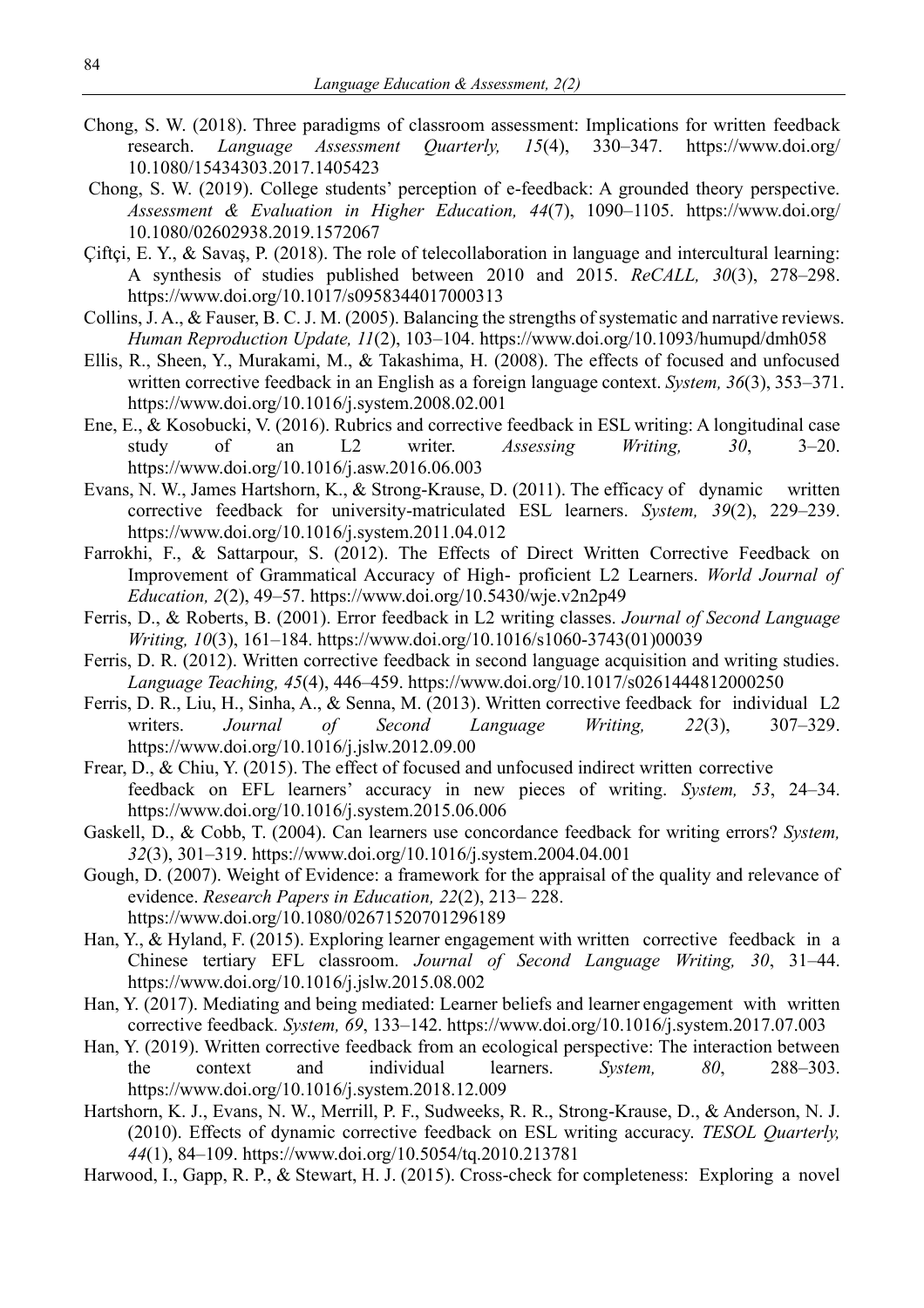use of Leximancer in a grounded theory study. *The Qualitative Report, 20*, 1029–1045. Retrieved from <http://nsuworks.nova.edu/tqr/>

- Hyndman, B., & Pill, S. (2017). What's in a concept? A Leximancer text mining analysis of physical literacy across the international literature. *European Physical Education Review, 24*(3), 292–313.<https://www.doi.org/10.1177/1356336x17690312>
- Junqueira, L., & Payant, C. (2015). "I just want to do it right, but it's so hard": A novice teacher's written feedback beliefs and practices. *Journal of Second Language Writing, 27*, 19–36. https://www.doi.org/ 10.1016/j.jslw.2014.11.001
- Kang, E., & Han, Z. (2015). The efficacy of written corrective feedback in improving L2 written accuracy: A meta-analysis. *The Modern Language Journal*, 99(1), 1-18. <https://www.doi.org/10.1111/modl.12189>
- Lee, D., Watson, S. L., & Watson, W. R. (2019). Systematic literature review on self-regulated learning in massive open online courses. *Australasian Journal of Educational Technology, 35*(1), 28–41.<https://www.doi.org/10.14742/ajet.3749>
- Lee, I. (1997). ESL learners' performance in error correction in writing: Some implications for teaching. *System, 25*(4), 465–477. [https://www.doi.org/10.1016/s0346-251x\(97\)00045-6](https://www.doi.org/10.1016/s0346-251x(97)00045-6)
- Lee, I. (2003). L2 writing teachers' perspectives, practices and problems regarding error feedback. *Assessing Writing, 8*(3), 216–237.<https://www.doi.org/10.1016/j.asw.2003.08.002>
- Lee, I. (2004). Error correction in L2 secondary writing classrooms: The case of Hong Kong. *Journal of Second Language Writing, 13*(4), 285–312.<https://www.doi.org/10.1016/j.jslw.2004.08.00>
- Lee, I. (2012). Research into practice: Written corrective feedback. *Language Teaching, 46*(1), 108– 119.<https://www.doi.org/10.1017/s0261444812000390>
- Lee, I. (2017). *Classroom writing assessment and feedback in L2 school contexts*. Singapore: Springer.
- Li, J., Link, S., & Hegelheimer, V. (2015). Rethinking the role of automated writing evaluation (AWE) feedback in ESL writing instruction. *Journal of Second Language Writing, 27*, 1–18. <https://www.doi.org/10.1016/j.jslw.2014.10.004>
- Liao, H. C. (2016). Using automated writing evaluation to reduce grammar errors in writing. *ELT Journal*, 70(3), 308–319.<https://www.doi.org/10.1093/elt/ccv058>
- Liu, Q., & Brown, D. (2015). Methodological synthesis of research on the effectiveness of corrective feedback in L2 writing. *Journal of Second Language Writing, 30*, 66–81. <https://www.doi.org/10.1016/j.jslw.2015.08.011>
- Major, C. H., & Savin-Baden, M. (2010). *An introduction to qualitative research synthesis: Managing the information explosion in social science research*. New York, NY: Routledge.
- Major, C. H., & Savin-Baden, M. (2011). Integration of qualitative evidence: towards construction of academic knowledge in social science and professional fields. *Qualitative Research, 11*(6), 645– 663.<https://www.doi.org/10.1177/1468794111413367>
- Mawlawi Diab, N. (2015). Effectiveness of written corrective feedback: Does type of error and type of correction matter?. *Assessing Writing, 24*, 16–34. <https://www.doi.org/10.1016/j.asw.2015.02.001>
- Mawlawi Diab, N. (2016). A comparison of peer, teacher and self-feedback on the reduction of language errors in student essays. *System, 57*, 55–65. <https://www.doi.org/10.1016/j.system.2015.12.014>
- McMartin-Miller, C. (2014). How much feedback is enough?: Instructor practices and student attitudes toward error treatment in second language writing. *Assessing Writing, 19*, 24–35. <https://www.doi.org/10.1016/j.asw.2013.11.003>
- Pae, C.-U. (2015). Why systematic review rather than narrative review?. *Psychiatry Investigation, 12*(3), 417.<https://www.doi.org/10.4306/pi.2015.12.3.417>
- Petticrew, M., & Roberts, H. (2008). *Systematic reviews in the social sciences: A practical guide*. Malden, MA: Blackwell.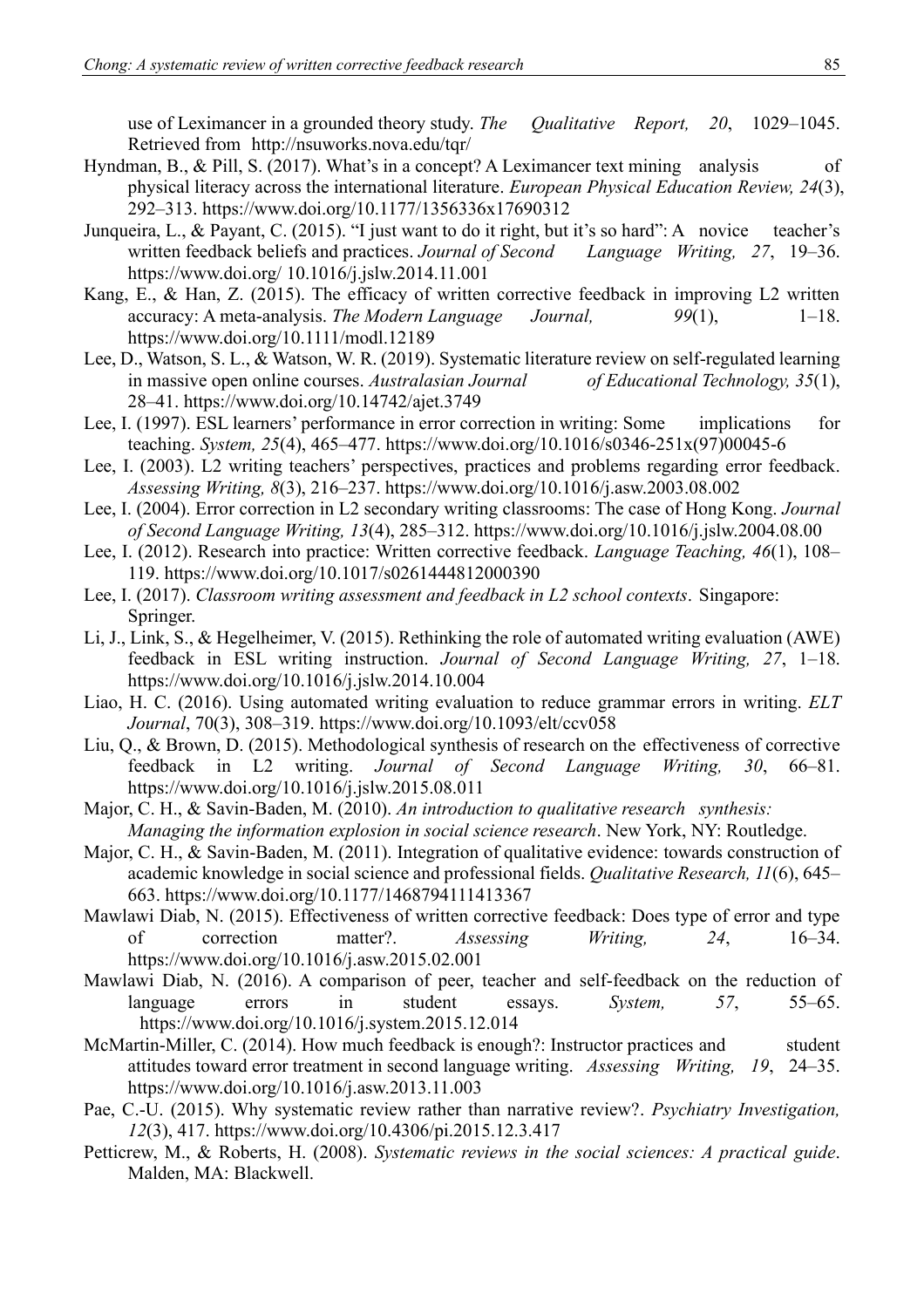- Pham, M. T., Raji, A., Greig, J. D., Sargeant, J. M., Papadopoulos, A., & McEwen, S. A. (2014). A scoping review of scoping reviews: advancing the approach and enhancing the consistency. *Research Synthesis Methods, 5*(4), 371–385.<https://www.doi.org/10.1002/jrsm.1123>
- Plonsky, L., & Brown, D. (2014). Domain definition and search techniques in meta-analyses of L2 research (Or why 18 meta-analyses of feedback have different results). *Second Language Research, 31*(2), 267–278.<https://www.doi.org/10.1177/0267658314536436>
- Sampson, A. (2012). Coded and uncoded error feedback: Effects on error frequencies in adult Colombian EFL learners' writing. *System, 40*(4), 494–504. <https://www.doi.org/10.1016/j.system.2012.10.001>
- Sheen, Y. (2007). The effect of focused written corrective feedback and language aptitude on ESL learners' acquisition of articles. *TESOL Quarterly.* 41(2). 255–283. learners' acquisition of articles. *TESOL Quarterly, 41(2)*, <https://www.doi.org/10.1002/j.1545-7249.2007.tb00059.x>
- Sheen, Y., Wright, D., & Moldawa, A. (2009). Differential effects of focused and unfocused written correction on the accurate use of grammatical forms by adult ESL learners. *System, 37*(4), 556– 569.<https://www.doi.org/10.1016/j.system.2009.09.002>
- Shintani, N., & Ellis, R. (2013). The comparative effect of direct written corrective feedback and metalinguistic explanation on learners' explicit and implicit knowledge of the English indefinite article. *Journal of Second Language Writing, 22*(3), 286–306. <https://www.doi.org/10.1016/j.jslw.2013.03.011>
- Shintani, N., Ellis, R., & Suzuki, W. (2014). Effects of written feedback and revision on learners' accuracy in using two English grammatical structures. *Language Learning, 64*(1), 103–131. <https://www.doi.org/10.1111/lang.12029>
- Shintani, N. (2016). The effects of computer-mediated synchronous and asynchronous direct corrective feedback on writing: a case study. *Computer Assisted Language Learning, 29*(3), 517–538. <https://www.doi.org/10.1080/09588221.2014.993400>
- Shintani, N., & Ellis, R. (2015). Does language analytical ability mediate the effect of written feedback on grammatical accuracy in second language writing? *System, 49*, 110–119. <https://www.doi.org/10.1016/j.system.2015.01.006>
- Shintani, N., & Aubrey, S. (2016). The effectiveness of synchronous and asynchronous written corrective feedback on grammatical accuracy in a computer-mediated environment. *The Modern Language Journal, 100*(1), 296–319.<https://www.doi.org/10.1111/modl.12317>
- Simard, D., Guénette, D., & Bergeron, A. (2015). L2 learners' interpretation and understanding of written corrective feedback: Insights from their metalinguistic reflections. *Language Awareness, 24*(3), 233–254.<https://www.doi.org/10.1080/09658416.2015.1076432>
- Smith, A. E., & Humphreys, M. S. (2006). Evaluation of unsupervised semantic mapping of natural language with Leximancer concept mapping. *Behavior Research Methods, 38*(2), 262–279. <https://www.doi.org/10.3758/bf03192778>
- Sotiriadou, P., Brouwers, J., & Le, T.-A. (2014). Choosing a qualitative data analysis tool: a comparison of NVivo and Leximancer. *Annals of Leisure Research, 17*(2), 218–234. <https://www.doi.org/10.1080/11745398.2014.902292>
- Stefanou, C., & Révész, A. (2015). Direct written corrective feedback, learner differences, and the acquisition of second language article use for generic and specific plural reference. *The Modern Language Journal, 99*(2), 263–282.<https://www.doi.org/10.1111/modl.12212>
- Storch, N. (2018). Written corrective feedback from sociocultural theoretical perspectives: A research agenda*. Language Teaching, 51*(2), 262–277. <https://www.doi.org/10.1017/s0261444818000034>
- Thomas, D. A. (2014). Searching for significance in unstructured data: Text mining with Leximancer. *European Educational Research Journal, 13*(2), 235–256. <https://www.doi.org/10.2304/eerj.2014.13.2.235>
- Thomas, J., McNaught, J., & Ananiadou, S. (2011). Applications of text mining within systematic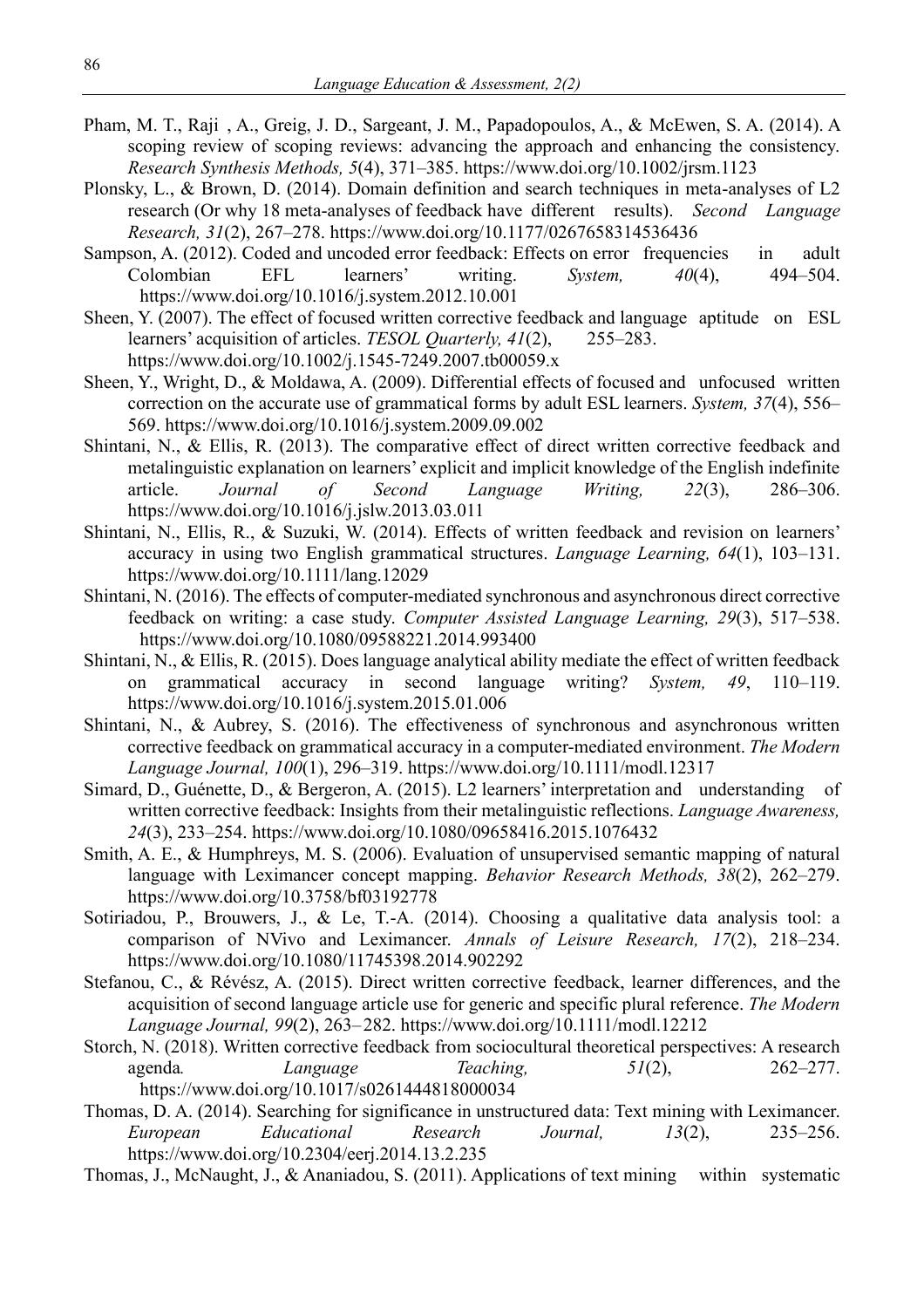reviews. *Research Synthesis Methods, 2*(1), 1–14.<https://www.doi.org/10.1002/jrsm.27>

- Truscott, J. (1996). The case against grammar correction in L2 writing classes. *Language Learning, 46*(2), 327–369.<https://www.doi.org/10.1111/j.1467-1770.1996.tb01238.x>
- Truscott, J., & Hsu, A. Y. (2008). Error correction, revision, and learning. *Journal of Second Language Writing, 17*(4), 292–305.<https://www.doi.org/10.1016/j.jslw.2008.05.003>
- White, C., Direnzo, R., & Bortolotto, C. (2016). The learner-context interface: Emergent issues of affect and identity in technology-mediated language learning spaces. *System, 62*, 3–14. <https://www.doi.org/10.1016/j.system.2016.06.008>
- Yeh, S.W., & Lo, J. J. (2009). Using online annotations to support error correction and corrective feedback. *Computers & Education, 52*(4), 882–892. <https://www.doi.org/10.1016/j.compedu.2008.12.014>
- Yeh, S. W., Lo, J. J., & Chu, H. M. (2014). Application of online annotations to develop a web-based Error Correction Practice System for English writing instruction. *System, 47*, 39–52. <https://www.doi.org/10.1016/j.system.2014.09.015>
- Zawacki-Richter, O., & Naidu, S. (2016). Mapping research trends from 35 years of publications inDistance Education. *Distance Education, 37*(3), 245–269. <https://www.doi.org/10.1080/01587919.2016.1185079>
- Zhang, X. (2017). Reading–writing integrated tasks, comprehensive corrective feedback, and EFL writing development. *Language Teaching Research, 21*(2), 217–240. <https://www.doi.org/10.1177/1362168815623291>

#### **Author biodata**

**Sin Wang Chong** is Lecturer at the Education University of Hong Kong and a project manager/researcher at Research Institute for Learner Autonomy Education, Kanda University of International Studies, Japan. He was a guest lecturer at National Institute of Education, Nanyang Technological University, Singapore. Chong researches and has published in such areas as feedback (written corrective feedback, peer feedback, assessment feedback in higher education), language assessment (assessment of, for, as learning), language testing, second language writing, computerassisted language learning, and learner/teacher autonomy. Chong is Associate Editor of Innovation in Language Learning and Teaching (Taylor & Francis).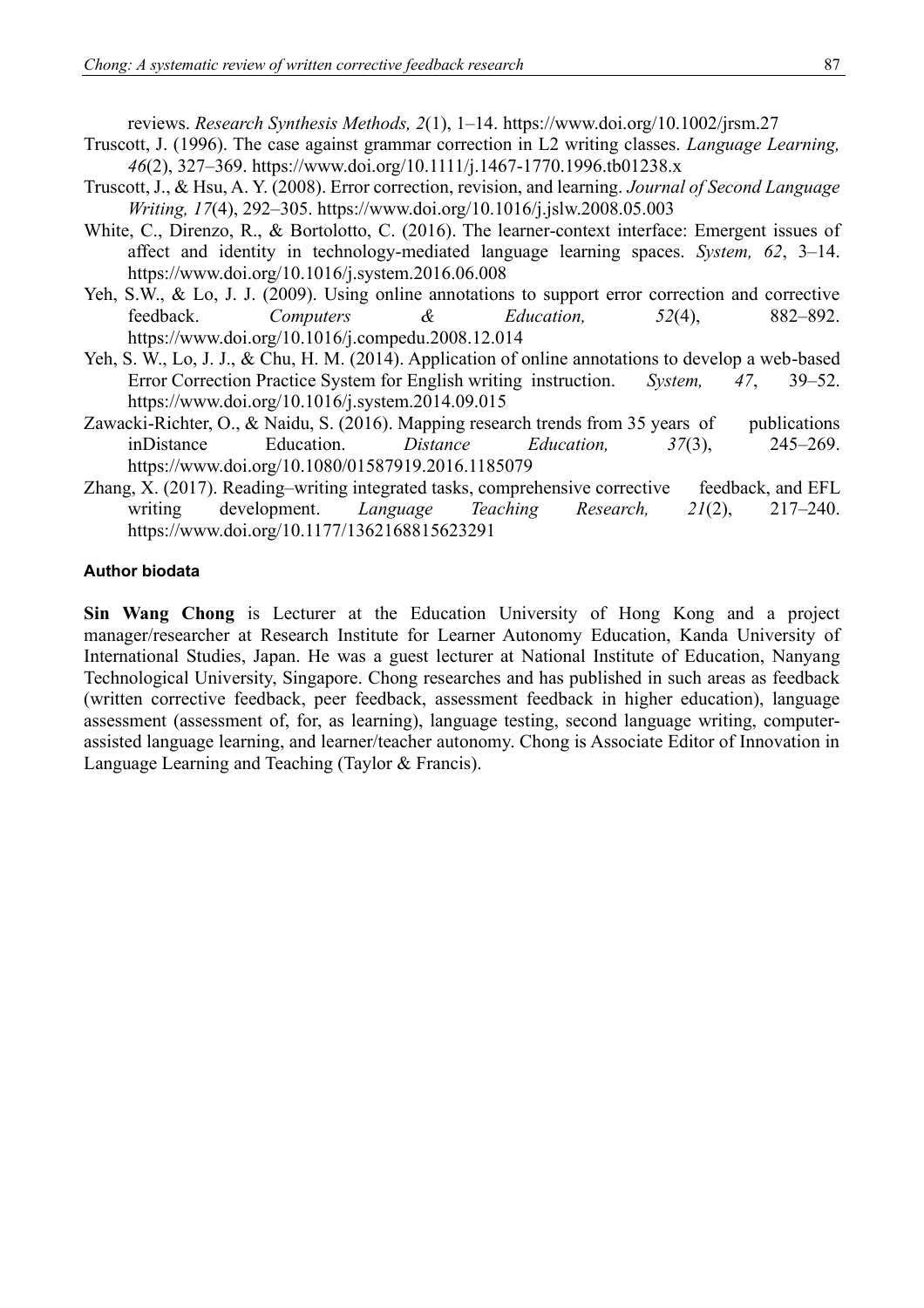| <b>SSCI-</b><br>indexed<br>journals in<br><b>TESOL</b> and<br>applied<br>linguistics | <b>Primary studies</b><br>on WCF<br>included in the<br>review | Context/participants                                                                       | Type of WCF (focus, if<br>any)                                                                           | Research<br>method/design                                                                                                                                     | <b>Major findings</b>                                                                                                                                                                                            |
|--------------------------------------------------------------------------------------|---------------------------------------------------------------|--------------------------------------------------------------------------------------------|----------------------------------------------------------------------------------------------------------|---------------------------------------------------------------------------------------------------------------------------------------------------------------|------------------------------------------------------------------------------------------------------------------------------------------------------------------------------------------------------------------|
|                                                                                      | Lee $(2003)$                                                  | ESL English secondary school<br>teachers in Hong Kong                                      | Detailed<br>and<br>comprehensive WCF<br>and<br>coded/indirect WCF                                        | Teacher<br>questionnaires,<br>telephone interviews                                                                                                            | Generally, teachers adopted comprehensive<br>WCF although they did not believe in its<br>effectiveness.                                                                                                          |
| Assessing<br>Writing                                                                 | McMartin-Miller<br>(2014)                                     | Instructors and undergraduates<br>taking an ESL composition<br>course in a U.S. university | Comprehensive<br>and<br>selective WCF                                                                    | Interviews                                                                                                                                                    | Instructors' WCF<br>practices<br>were<br>flexible and different.<br>Students<br>preferred<br>comprehensive<br>WCF.                                                                                               |
|                                                                                      | Mawlawi<br>Diab<br>(2015)                                     | Students attending a sophomore-<br>level ESL course at a U.S.<br>university                | <b>WCF</b><br>Direct<br>and<br>metalinguistic<br><b>WCF</b><br>(pronoun agreement and<br>lexical errors) | Quasi-experimental<br>design with a pretest,<br>immediate<br>and<br>delayed posttests                                                                         | At the immediate posttest, a significant<br>difference was noted in the direct<br>metalinguistic group.<br>At the delayed posttest, a significant<br>difference was noted in the direct<br>metalinguistic group. |
|                                                                                      | Ene<br>$\&$<br>Kosobucki<br>(2016)                            | An ESL student attending a pre-<br>university<br>language<br>study<br>program in the U.S.  | WCF and rubrics                                                                                          | of<br>Analysis<br>the<br>student's<br>compositions and the<br>teacher feedback                                                                                | The use of mandatory<br>rubrics<br>$\bullet$<br>discouraged teachers from giving<br>personalized WCF.<br>The ESL student valued teachers' WCF.                                                                   |
| <b>ELT</b> Journal                                                                   | <b>Bitchener</b><br>$\&$<br>Knoch (2009)                      | Low-intermediate ESL students<br>in Auckland                                               | <b>WCF</b><br>Focused<br>(two<br>functional uses of the<br>English article system i.e.<br>'a' and 'the') | Quasi-experimental<br>design with a pretest,<br>immediate<br>posttest,<br>and<br>three<br>delayed<br>posttests                                                | Students who received focused WCF<br>outperformed the control group in all the<br>posttests who received no WCF in the target<br>language feature.                                                               |
|                                                                                      | Liao (2016)                                                   | Taiwanese<br><b>ESL</b><br>university<br>students                                          | WCF using an automated<br>writing evaluation (AWE)<br>system                                             | A time-series research<br>with<br>design<br>the<br>student compositions<br>being analyzed using<br>descriptive<br>analysis<br>and paired-samples $t$<br>tests | Generally, the number of errors in the<br>students' compositions reduced in the<br>revised texts and a new composition.                                                                                          |
|                                                                                      | Chacón-Beltrán<br>(2017)                                      | Spanish speaking As and B1<br>level (CEFR) English learners                                | WCF given by an AWE<br>and corpus-based system                                                           | Analysis of student<br>compositions                                                                                                                           | WCF focusing on an increasing number and<br>type of errors were made available on the<br>AWE system.                                                                                                             |

# **Appendix 1: Overview of the 41 primary studies on WCF**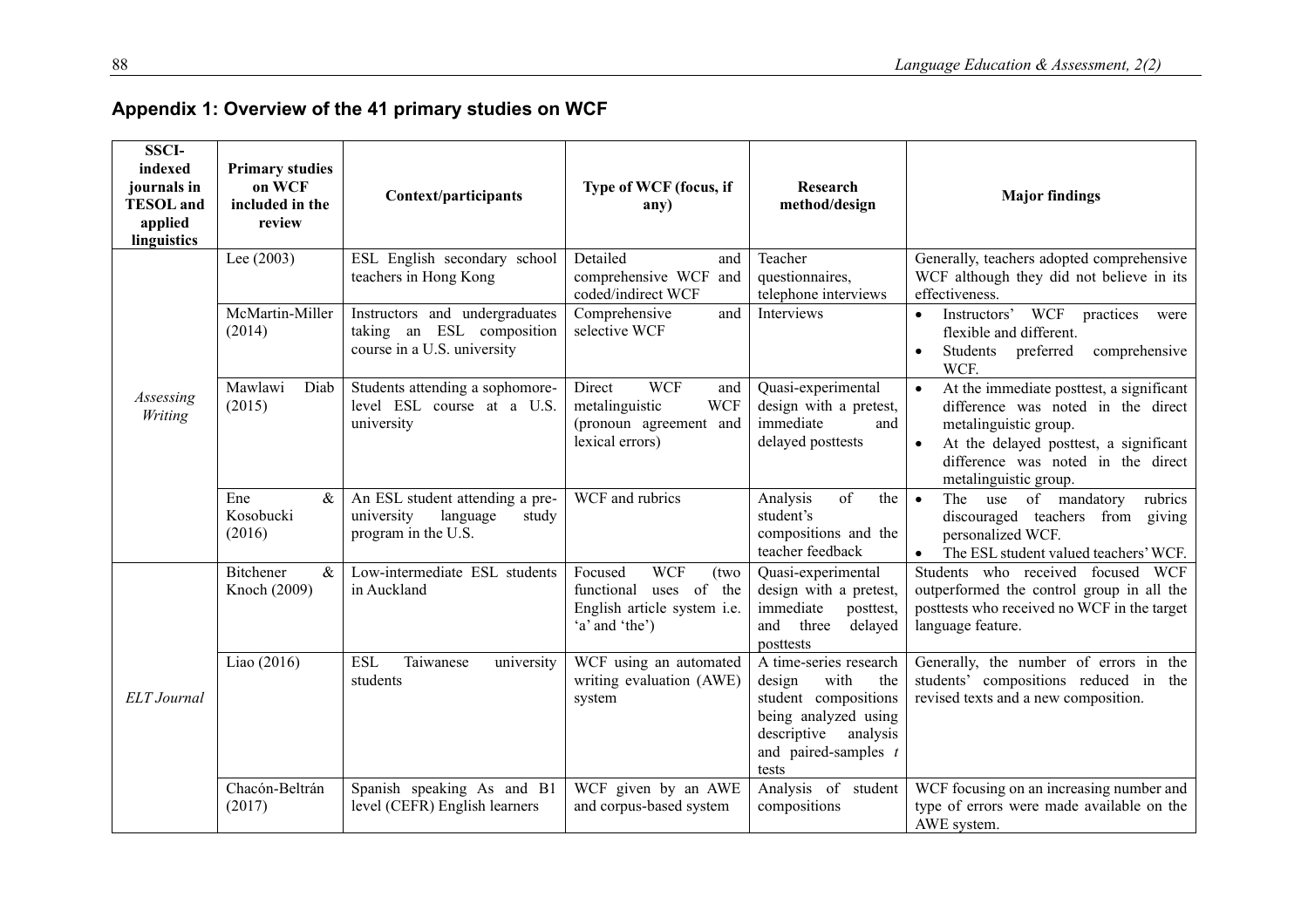| Computer<br>Assisted<br>Language<br>Learning | Shintani (2016)            | Two Japanese university English<br>learners                   | Focused<br>computer-<br>mediated synchronous and<br>asynchronous WCF                                                                                              | study to<br>A case<br>the video-<br>analyze<br>recorded<br>on-screen<br>writing process and a<br>post-writing interview                                                                                                                                                                                                                                                                                                        | Both types of WCF promoted noticing-<br>$\bullet$<br>the-gap<br>and<br>metalinguistic<br>understanding of the target feature.<br>Synchronous WCF was more effective<br>in promoting self-correction of errors.                                                          |
|----------------------------------------------|----------------------------|---------------------------------------------------------------|-------------------------------------------------------------------------------------------------------------------------------------------------------------------|--------------------------------------------------------------------------------------------------------------------------------------------------------------------------------------------------------------------------------------------------------------------------------------------------------------------------------------------------------------------------------------------------------------------------------|-------------------------------------------------------------------------------------------------------------------------------------------------------------------------------------------------------------------------------------------------------------------------|
| Computers &<br>Education                     | Yeh & Lo (2009)            | EFL college freshmen in Taiwan                                | Computer-mediated WCF<br>given in an interactive<br>online system                                                                                                 | Quasi-experimental<br>design with<br>two<br>experimental<br>groups<br>different<br>receiving<br><b>WCF</b><br>treatments<br>(paper-WCF<br>and<br>online-WCF)                                                                                                                                                                                                                                                                   | The group of students who received WCF on<br>the system performed better in recognizing<br>writing errors.                                                                                                                                                              |
|                                              | Ferris & Roberts<br>(2001) | ESL university students in a U.S.<br>university               | Focused and indirect WCF<br>by using codes<br>and<br>underlining (verb errors,<br>noun ending errors, article<br>word,<br>errors,<br>wrong<br>sentence structure) | Quasi-experimental<br>design<br>with<br>two<br>experimental groups<br>receiving<br>different<br>WCF treatments and a<br>control<br>group<br>receiving no WCF                                                                                                                                                                                                                                                                   | The two experimental groups which<br>received WCF performed better in the<br>self-editing task.<br>No difference was noted between the<br>two experimental groups.                                                                                                      |
| Journal of<br>Second<br>Language<br>Writing  | Chandler (2003)            | ESL first- and second-year<br>students at a U.S. conservatory | Direct and indirect WCF                                                                                                                                           | Study<br>Quasi-<br>$\overline{1}$ :<br>experimental<br>design<br>with one experimental<br>group (who<br>were<br>asked to correct all<br>errors underlined by<br>the teacher-researcher)<br>and one control group<br>(who were not asked<br>to correct the errors<br>underlined by the<br>teacher-researcher)<br>Study 2: Analysis of<br>teachers' WCF<br>and<br>made<br>by<br>errors<br>student<br>students;<br>questionnaires | Study 1: Students who were asked to<br>$\bullet$<br>correct the errors wrote more accurate<br>compositions than those who did not.<br>$\bullet$<br>Study 2: Direct WCF was effective in<br>leading to students' accurate revision<br>and students preferred direct WCF. |
|                                              | Lee (2004)                 | ESL English secondary school<br>teachers and students in Hong | Focused<br>and<br>comprehensive WCF                                                                                                                               | Teacher<br>surveys,<br>interviews, a teacher                                                                                                                                                                                                                                                                                                                                                                                   | Both<br>teachers<br>and<br>students preferred<br>comprehensive WCF.                                                                                                                                                                                                     |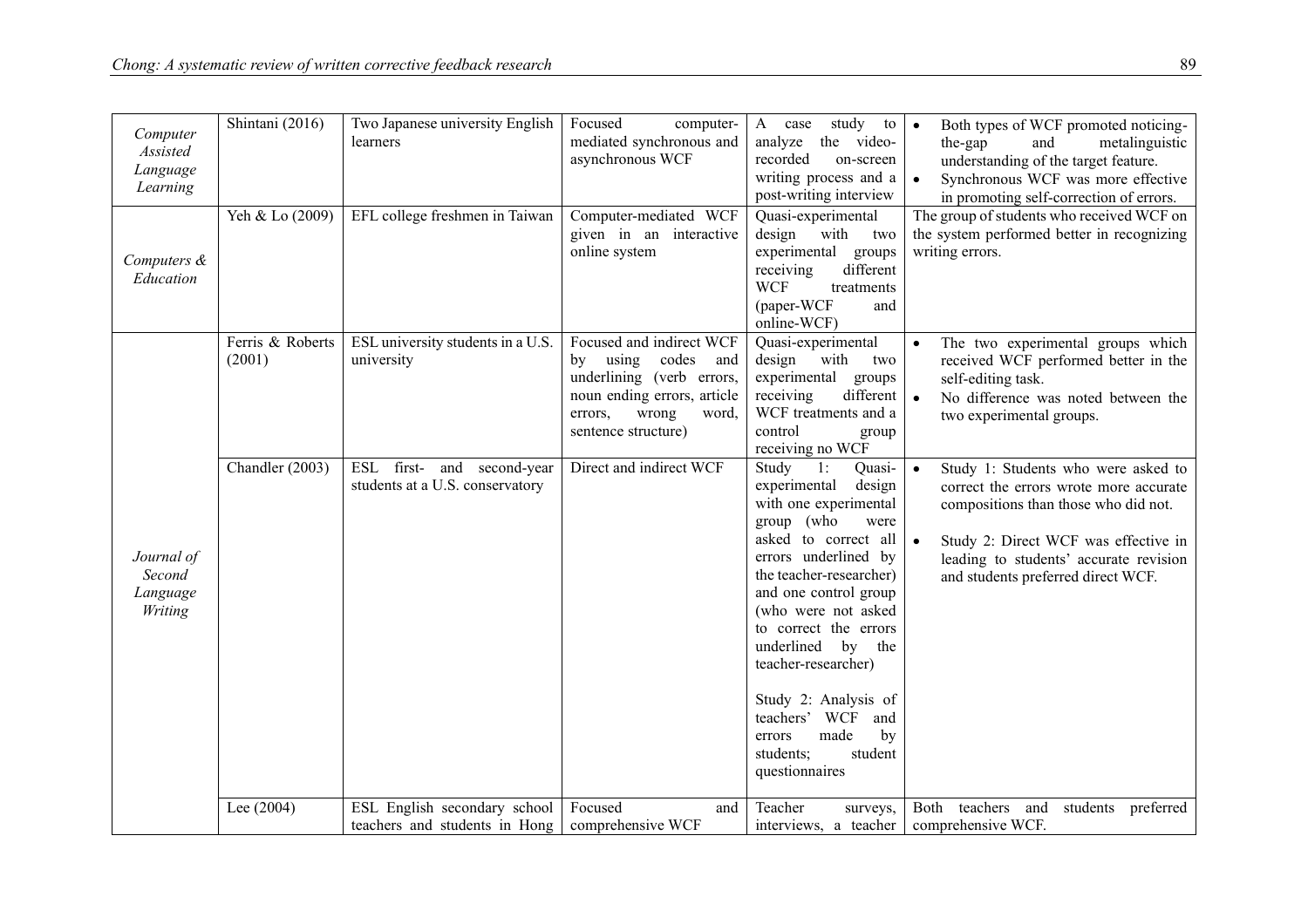|                                                | Kong                                                               |                                                                                                                                           | error correction task,<br>student surveys                                                                                                                                                                                      | Only about half of the WCF provided by the<br>teachers were accurate.                                                                                                            |
|------------------------------------------------|--------------------------------------------------------------------|-------------------------------------------------------------------------------------------------------------------------------------------|--------------------------------------------------------------------------------------------------------------------------------------------------------------------------------------------------------------------------------|----------------------------------------------------------------------------------------------------------------------------------------------------------------------------------|
| Bitchener,<br>$\&$<br>Young,<br>Cameron (2005) | Post-intermediate adult migrant<br>English learners in New Zealand | Focused and direct WCF<br>(prepositions,<br>the<br>past<br>tense, the definite article)                                                   | Quasi-experimental<br>design with<br>three<br>experimental groups<br>receiving<br>different<br>WCF treatments                                                                                                                  | WCF, together with oral feedback, was<br>effective in increasing the accuracy of<br>students' use of the past tense and the<br>definite article.                                 |
| Bitchener (2008)                               | Low-intermediate international<br><b>ESL</b> students in Auckland  | <b>WCF</b><br>Direct<br>and<br>metalinguistic WCF (two<br>functional uses of the<br>English article system i.e.<br>'a' and 'the')         | Quasi-experimental<br>design with<br>three<br>experimental groups<br>receiving<br>different<br>WCF treatments and<br>one control group<br>receiving no WCF; a<br>pretest-immediate-<br>posttest-delayed-<br>posttest design    | Students who received WCF in various ways<br>outperformed students in the control group<br>in both the immediate and delayed posttests.                                          |
| Truscott & Hsu<br>(2008)                       | EFL graduate students in Taiwan                                    | Indirect<br><b>WCF</b><br>by<br>underlining errors                                                                                        | Quasi-experimental<br>design<br>with<br>one<br>treatment group (who<br>revised<br>their<br>compositions<br>after<br>receiving WCF) and<br>one control<br>group<br>(who revised<br>their<br>compositions without<br>WCF)        | Students in the treatment group revised their<br>compositions more successfully than those<br>in the control group. However, this effect<br>was only short-term.                 |
| Bitchener<br>$\&$<br>Knoch (2010)              | Advanced ESL learners at a U.S.<br>university                      | Metalinguistic WCF and<br>indirect WCF by circling<br>errors (two functional uses<br>of the English article<br>system i.e. 'a' and 'the') | Quasi-experimental<br>design with<br>three<br>experimental<br>groups<br>receiving<br>different<br>WCF treatments and<br>one control group<br>receiving no WCF; a<br>pretest-immediate-<br>posttest-delayed-<br>posttest design | Accuracy of the target language item was<br>significantly<br>different<br>between<br>the<br>experimental groups and the control group<br>in both immediate and delayed posttest. |
| Liu,<br>Ferris,<br>Sinha, & Senna<br>(2013)    | ESL learners in a writing class at<br>a U.S. university            | Focused WCF                                                                                                                               | Student background<br>questionnaires,<br>student<br>texts,<br>interviews, field notes                                                                                                                                          | Students perceived that WCF given by<br>teachers was useful but might not always<br>facilitate self-correction.                                                                  |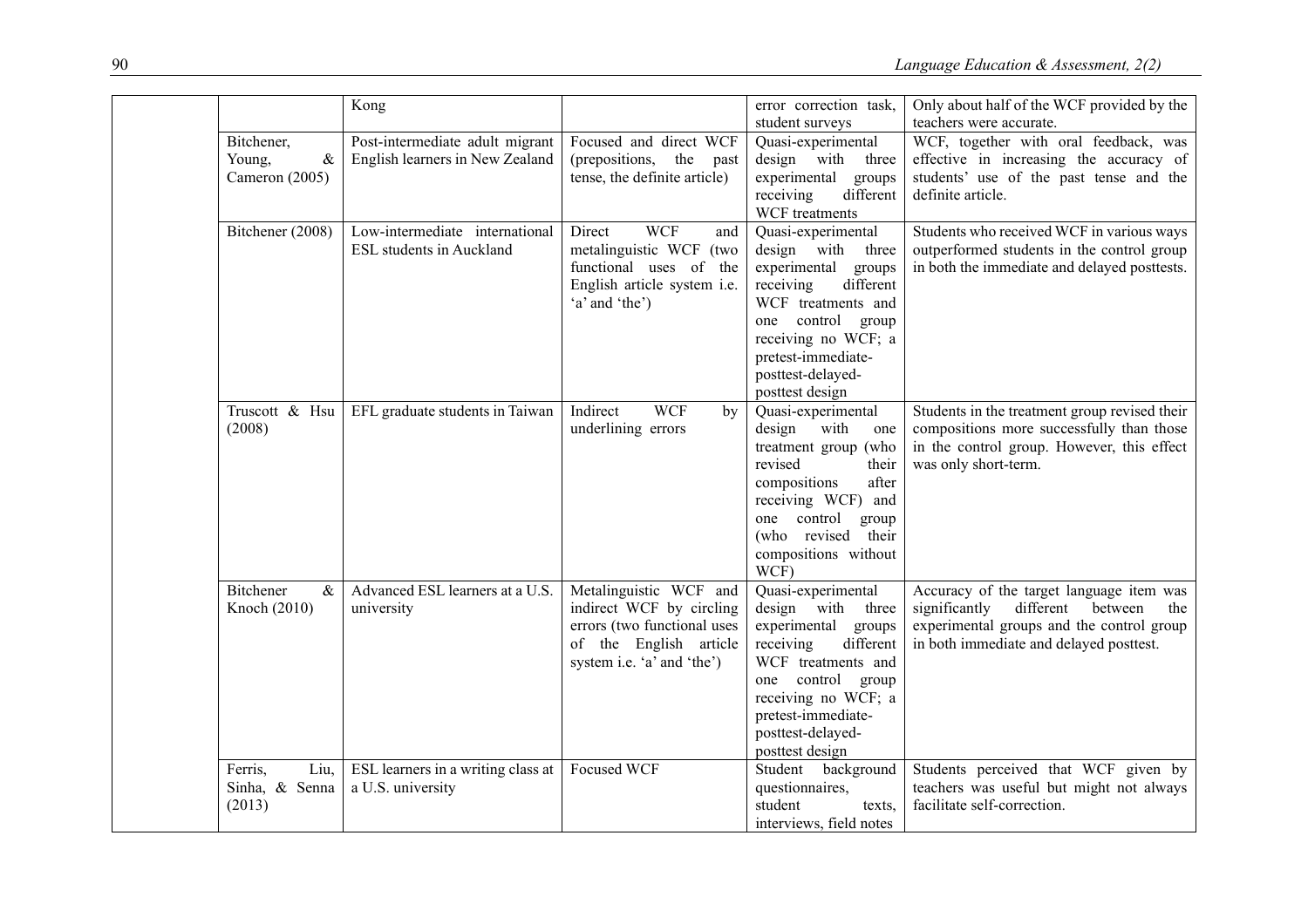|           | Shintani & Ellis     | Low-intermediate ESL students     | <b>WCF</b><br>Direct<br>and                   | Quasi-experimental                | While direct WCF did not lead to an increase                                    |
|-----------|----------------------|-----------------------------------|-----------------------------------------------|-----------------------------------|---------------------------------------------------------------------------------|
|           | (2013)               | in an intensive English language  | metalinguistic WCF<br>(the                    | design with<br>two                | in accuracy in the target language feature,                                     |
|           |                      | program in the U.S.               | English indefinite article)                   | experimental groups               | metalinguistic WCF was effective in doing                                       |
|           |                      |                                   |                                               | different<br>receiving            | SO.                                                                             |
|           |                      |                                   |                                               | WCF treatments and                |                                                                                 |
|           |                      |                                   |                                               | one control group who             |                                                                                 |
|           |                      |                                   |                                               | received no WCF;                  |                                                                                 |
|           |                      |                                   |                                               | eye-tracking,                     |                                                                                 |
|           |                      |                                   |                                               | interview                         |                                                                                 |
|           | Han & Hyland         | Non-English major Chinese EFL     | Direct WCF, indirect WCF,                     | A case study analyzing            | Learner engagement with WCF varied                                              |
|           | (2015)               | students                          | indirect WCF with revision                    | data collected from               | among students because of individual                                            |
|           |                      |                                   | clues, indirect WCF with                      | students'                         | differences.                                                                    |
|           |                      |                                   | clarification requests                        | compositions,                     |                                                                                 |
|           |                      |                                   |                                               | interviews,                       |                                                                                 |
|           |                      |                                   |                                               | retrospective<br>verbal           |                                                                                 |
|           |                      |                                   |                                               | reports,<br>writing               |                                                                                 |
|           |                      |                                   |                                               | conferences                       |                                                                                 |
|           | Junqueira<br>$\&$    | A pre-service ESL writing         | Direct WCF, direct WCF                        | A case study analyzing            | There was a mismatch between the teacher's                                      |
|           | Payant $(2015)$      | teacher                           | with explanation, indirect                    | data collected from               | WCF belief and practice.                                                        |
|           |                      |                                   | WCF, indirect WCF with                        | marked<br>students'               |                                                                                 |
|           |                      |                                   | explanation                                   | compositions,<br>a                |                                                                                 |
|           |                      |                                   |                                               | reflective<br>journal,            |                                                                                 |
|           |                      |                                   |                                               | interviews                        |                                                                                 |
|           | Link,<br>$\&$<br>Li, | Writing instructors and ESL       | WCF given by an AWE                           | Mixed-methods                     | The AWE system led to more revisions and                                        |
|           | Hegelheimer          | students in a U.S. university     | system                                        | design analyzing data             | WCF provided by the system improved                                             |
|           | (2015)               |                                   |                                               | collected<br>from                 | students' writing accuracy.                                                     |
|           |                      |                                   |                                               | interviews<br>and                 |                                                                                 |
|           |                      |                                   |                                               | students' compositions            |                                                                                 |
| Language  | Simard,              | High school ESL students in       | Direct WCF and indirect                       | Student questionnaires            | In general, students understood the WCF                                         |
| Awareness | Guénette,<br>$\&$    | France                            | <b>WCF</b>                                    |                                   | they received but some misunderstanding                                         |
|           | Bergeron (2015)      |                                   |                                               |                                   | was noted.                                                                      |
|           | Shintani, Ellis, &   | English<br>Japanese<br>university | <b>WCF</b><br>Direct<br>and<br><b>WCF</b>     | Quasi-experimental<br>design with | Increased accuracy after students received<br>WCF was noted in their use of the |
|           | Suzuki (2014)        | learners                          | metalinguistic<br>(indefinite article and the | four<br>experimental groups       | hypothetical conditional.                                                       |
|           |                      |                                   | hypothetical conditional)                     | receiving<br>different            |                                                                                 |
| Language  |                      |                                   |                                               | WCF treatments and                |                                                                                 |
| Learning  |                      |                                   |                                               | control group<br>one              |                                                                                 |
|           |                      |                                   |                                               | receiving no WCF;                 |                                                                                 |
|           |                      |                                   |                                               | pretest, two posttests,           |                                                                                 |
|           |                      |                                   |                                               | background                        |                                                                                 |
|           |                      |                                   |                                               | questionnaire                     |                                                                                 |
|           |                      |                                   |                                               |                                   |                                                                                 |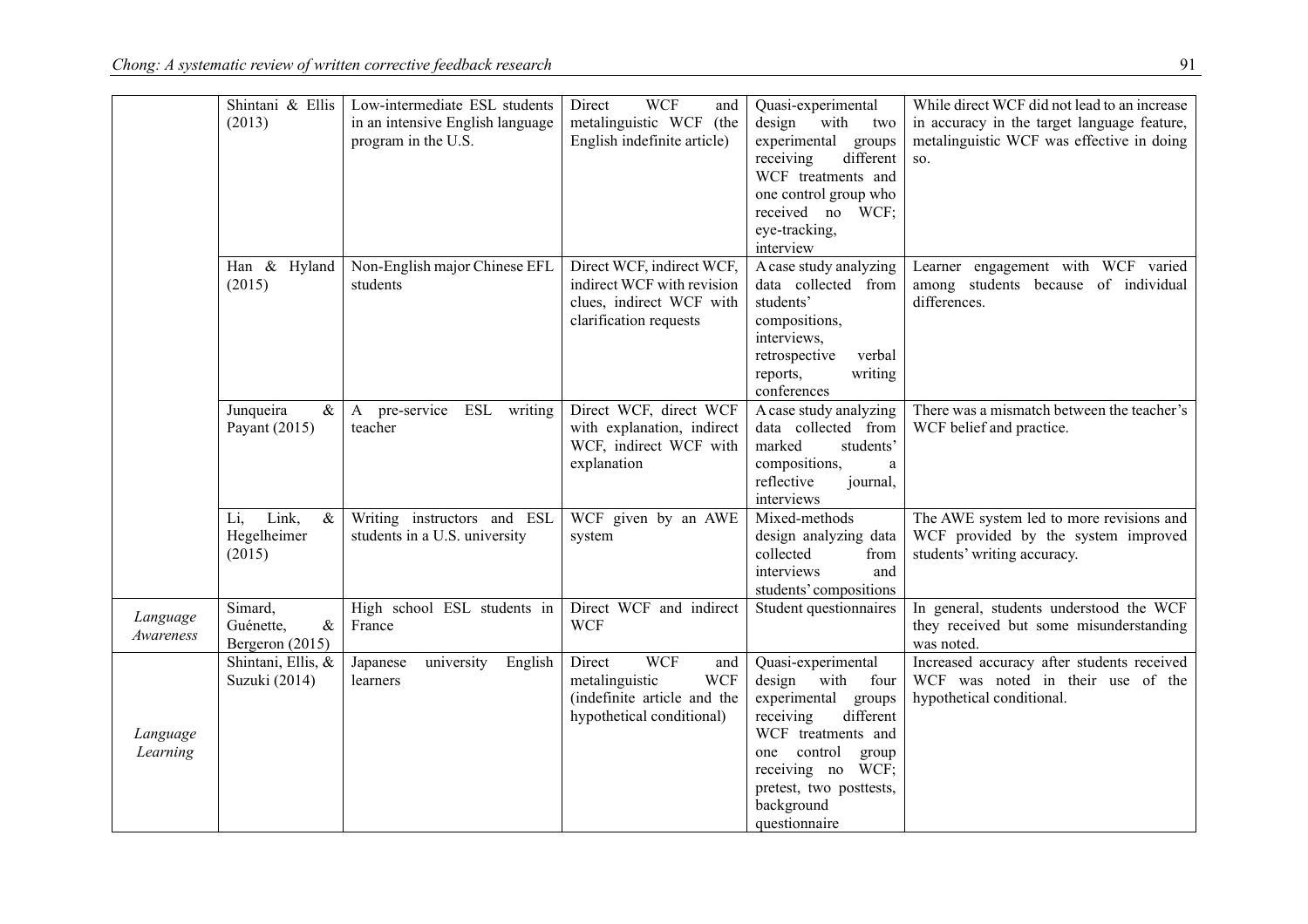| Language             | Bitchener<br>$\&$<br>Knoch (2008) | International and migrant ESL<br>students in Auckland            | Direct WCF, metalinguistic<br>WCF (two functional uses of<br>the English article system<br>i.e. 'a' and 'the')  | Quasi-experimental<br>design with<br>three<br>experimental<br>groups<br>receiving<br>different<br>WCF treatments and a<br>control<br>group<br>receiving no WCF                                                             | Students in the experimental groups<br>outperformed the control group in terms of<br>their level of accuracy for the target<br>language item. Long-term effect was noted. |
|----------------------|-----------------------------------|------------------------------------------------------------------|-----------------------------------------------------------------------------------------------------------------|----------------------------------------------------------------------------------------------------------------------------------------------------------------------------------------------------------------------------|---------------------------------------------------------------------------------------------------------------------------------------------------------------------------|
| Teaching<br>Research | Zhang (2017)                      | EFL English major students in<br>China                           | Comprehensive WCF                                                                                               | Quasi-experimental<br>design with<br>three<br>treatment groups and<br>control<br>group<br>a<br>receiving no WCF;<br>pretest-posttest-<br>delayed-posttest<br>design                                                        | The WCF group and English-reading-<br>English-writing group outperformed the<br>Chinese-reading-English-<br>and<br>control<br>writing groups in the posttest.             |
| The Modern           | Stefanou<br>$\&$<br>Révész (2015) | EFL high school students in<br>Greece                            | <b>WCF</b><br>Direct<br>and<br>metalinguistic WCF (article<br>use for specific and generic<br>plural reference) | Quasi-experimental<br>design with<br>three<br>experimental<br>groups<br>receiving<br>different<br>WCF treatments and<br>control<br>group<br>a<br>receiving no WCF; a<br>pretest-posttest-<br>delayed<br>posttest<br>design | Evidence in favor of the provision of direct<br>WCF was yielded but benefits of<br>incorporating<br>metalinguistic<br><b>WCF</b><br>remained unclear.                     |
| Language<br>Journal  | $\&$<br>Shintani<br>Aubrey (2016) | Intermediate-level<br>university<br>students of English in Japan | Focused<br>and<br>direct<br>computer-mediated<br>synchronous<br>and<br>asynchronous WCF                         | Quasi-experimental<br>design with<br>two<br>experimental groups<br>receiving<br>different<br>WCF treatments and a<br>control<br>group<br>receiving no WCF; a<br>pretest-posttest-<br>delayed<br>posttest<br>design         | Both experimental groups showed an<br>improved accuracy in the two posttests<br>while the control group did not.                                                          |
| <i>System</i>        | Lee (1997)                        | ESL university students in Hong<br>Kong                          | <b>WCF</b><br>Direct<br>and<br>indirect/coded WCF                                                               | An<br>error correction<br>task                                                                                                                                                                                             | Students<br>demonstrated<br>limited<br>a<br>understanding of coded WCF and that they<br>were better at correcting surface errors.                                         |
|                      | Gaskell & Cobb<br>(2004)          | Lower-intermediate<br>EFL<br>level<br>learners in Montreal       | <b>WCF</b><br>in<br>the<br>form<br>of<br>concordance (sentence-level)                                           | Comparison between<br>the errors made in the                                                                                                                                                                               | Students<br>willing<br>were<br>to<br>consult<br>concordances regarding grammatical issues                                                                                 |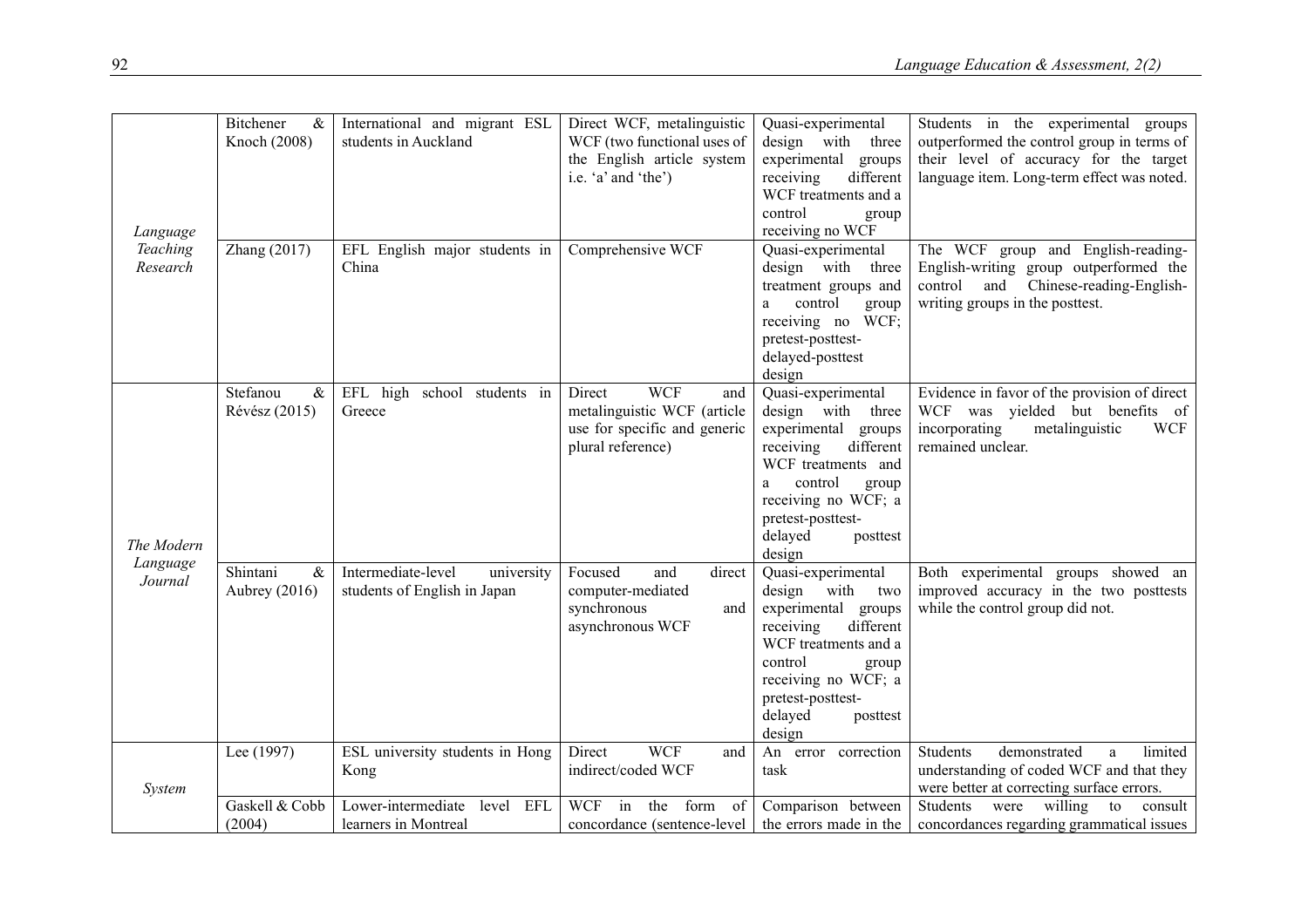|                    |                                  | errors)                                       | students'<br>pre-                           | and were able to correct their errors based |
|--------------------|----------------------------------|-----------------------------------------------|---------------------------------------------|---------------------------------------------|
|                    |                                  |                                               | intervention and post-                      | on concordances.                            |
|                    |                                  |                                               | intervention writing                        |                                             |
|                    |                                  |                                               | samples                                     |                                             |
| Ellis,<br>Sheen,   | Japanese university learners of  | Focused and comprehensive                     | Quasi-experimental                          | Students in both experimental groups        |
| Murakami,<br>$\&$  | English                          | WCF (the English definite                     | design with<br>two                          | showed a higher level of accuracy for using |
| Takashima          |                                  | and indefinite articles)                      | experimental groups                         | the English articles than the controlled    |
| (2008)             |                                  |                                               | receiving<br>different                      | groups.                                     |
|                    |                                  |                                               | WCF treatments and a                        | Both types of WCF were equally effective.   |
|                    |                                  |                                               | control<br>group                            |                                             |
|                    |                                  |                                               | receiving no WCF; a                         |                                             |
|                    |                                  |                                               | pretest-posttest-                           |                                             |
|                    |                                  |                                               | delayed<br>posttest                         |                                             |
|                    |                                  |                                               | design                                      |                                             |
| Sheen, Wright,     | Adult intermediate ESL learners  | Focused<br>and                                | Quasi-experimental                          | All three experimental groups showed a      |
| Moldawa<br>$\&$    |                                  | unfocused/comprehensive                       | design with three                           | gain in grammatical accuracy, with the      |
| (2009)             |                                  | WCF (copular 'be', regular                    | experimental groups                         | group who received focused WCF having       |
|                    |                                  | past tense, irregular past                    | receiving<br>different                      | the highest gain scores.                    |
|                    |                                  | tense, preposition)                           | and<br>treatments<br>a                      |                                             |
|                    |                                  |                                               | control<br>group                            |                                             |
|                    |                                  |                                               | receiving no WCF; a                         |                                             |
|                    |                                  |                                               | pretest-posttest-                           |                                             |
|                    |                                  |                                               | delayed<br>posttest                         |                                             |
|                    |                                  |                                               | design                                      |                                             |
| Bitchener<br>$\&$  | Low-intermediate ESL learners in | Focused<br>direct<br>WCF,                     | Quasi-experimental                          | No difference was found among the           |
| Knoch (2009)       | Auckland                         | metalinguistic WCF                            | design with three                           | accuracy of the three experimental groups.  |
|                    |                                  | (two functional uses of the                   | experimental groups                         |                                             |
|                    |                                  | English article system i.e. 'a'<br>and 'the') | different<br>receiving<br>WCF treatments; a |                                             |
|                    |                                  |                                               | pretest-posttest-                           |                                             |
|                    |                                  |                                               | delayed<br>posttest                         |                                             |
|                    |                                  |                                               | design                                      |                                             |
| Evans,             | Undergraduate ESL students in a  | Dynamic WCF                                   | Quasi-experimental                          | While the group receiving dynamic WCF       |
| Hartshorn,<br>$\&$ | U.S. university                  |                                               | design with<br>one                          | showed improvement in accuracy in           |
| Strong-Krause      |                                  |                                               | experimental<br>group                       | writing, the group adopting a process-      |
| (2011)             |                                  |                                               | dynamic<br>receiving                        | writing approach demonstrated a depletion   |
|                    |                                  |                                               | WCF and one control                         | in accuracy.                                |
|                    |                                  |                                               | receiving<br>group                          |                                             |
|                    |                                  |                                               | process-writing                             |                                             |
|                    |                                  |                                               | instruction; a pretest-                     |                                             |
|                    |                                  |                                               | posttest design                             |                                             |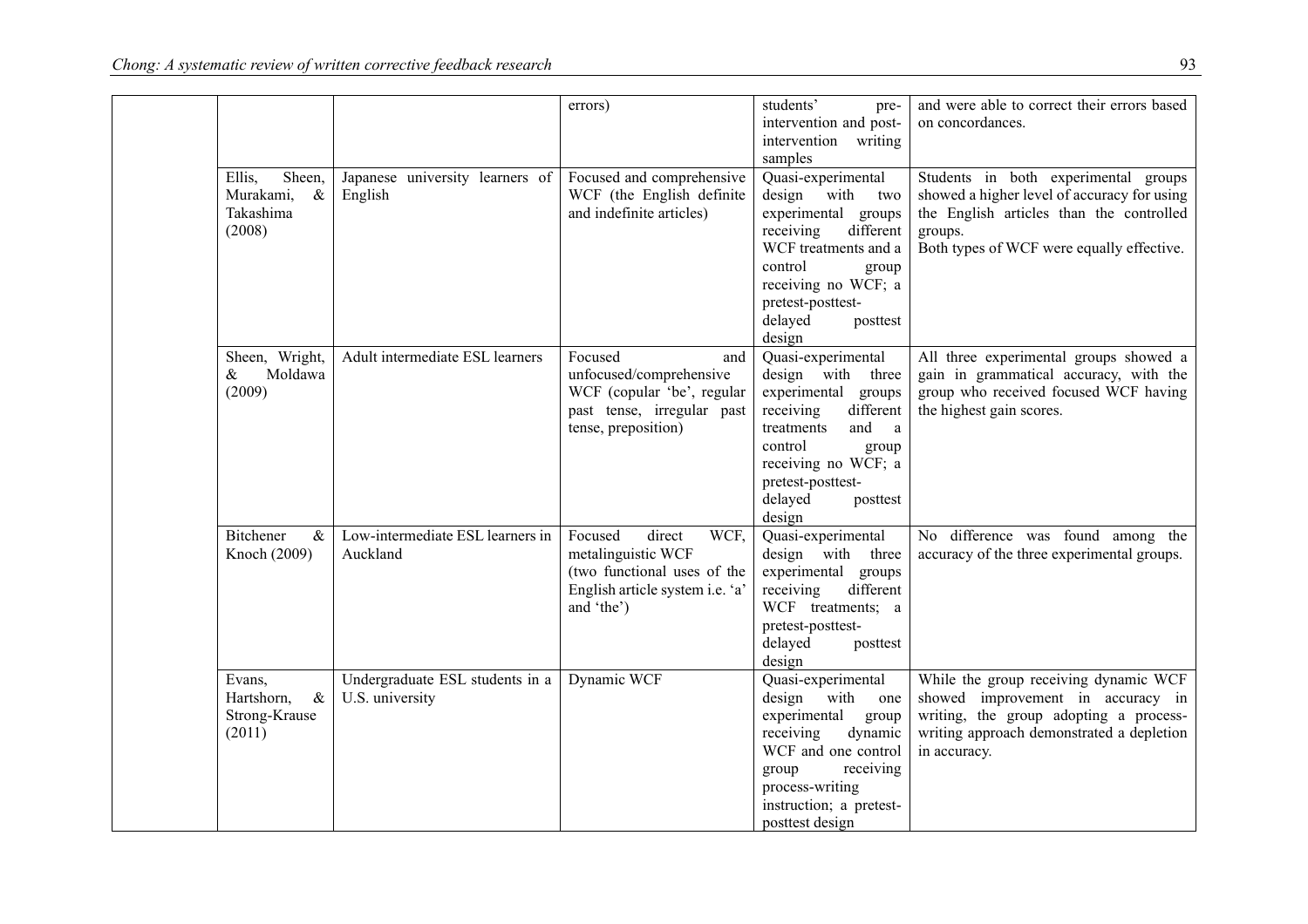|                                         | Sampson<br>(2012)          | Colombian<br>university<br>EFL<br>learners | Direct/uncoded and indirect<br>/coded WCF                                                                         | Comparison of errors<br>presented in students'<br>compositions in the<br>two<br>experimental<br>groups                                                                                                             | Both coded and uncoded WCF helped<br>students to recognize and correct errors in<br>their compositions while uncoded WCF<br>might have a more long-term effect. |
|-----------------------------------------|----------------------------|--------------------------------------------|-------------------------------------------------------------------------------------------------------------------|--------------------------------------------------------------------------------------------------------------------------------------------------------------------------------------------------------------------|-----------------------------------------------------------------------------------------------------------------------------------------------------------------|
|                                         | Yeh, Lo, & Chu<br>(2014)   | EFL freshman in a university in<br>Taiwan  | Computer-mediated WCF<br>given in an interactive online<br>system                                                 | $\mathbf{A}$<br>pretest-posttest<br>design                                                                                                                                                                         | The system was effective in improving the<br>accuracy of students' compositions and<br>their performance in peer error correction.                              |
|                                         | Frear & Chiu<br>(2015)     | EFL college students in Taiwan             | Focused<br>and<br>unfocused/comprehensive<br>indirect WCF (weak verbs)                                            | Quasi-experimental<br>design with<br>two<br>experimental groups<br>different<br>receiving<br>WCF treatments and a<br>control<br>group<br>receiving no WCF; a<br>pretest-posttest-<br>delayed<br>posttest<br>design | Both experimental groups performed better<br>in the two posttests than the control group.                                                                       |
|                                         | Shintani & Ellis<br>(2015) | Japanese university learners of<br>English | <b>WCF</b><br>Direct<br>and<br>metalinguistic WCF<br>(past<br>hypothetical<br>conditional,<br>indefinite article) | A correlational study<br>examining<br>students'<br>analytical<br>language<br>ability<br>(LAA)<br>mediated their writing<br>accuracy                                                                                | Learners with a stronger LAA were able to<br>comprehend and utilize both types of WCF.                                                                          |
|                                         | Mawlawi Diab<br>(2016)     | EFL learners in a university in<br>Lebanon | WCF given by teacher, peer,<br>and self (pronoun agreement<br>errors)                                             | Quasi-experimental<br>design with three<br>experimental groups<br>different<br>receiving<br>WCF treatments; a<br>pretest-posttest-<br>delayed<br>posttest<br>design                                                | In the immediate posttest, self-feedback<br>group significantly decreased the number of<br>lexical errors when compared with the other<br>two groups.           |
|                                         | Han (2017)                 | EFL university students in China           | Direct, indirect/coded<br>and<br>comprehensive WCF                                                                | A multiple-case study<br>analyzing<br>data<br>collected<br>from<br>interviews,<br>retrospective<br>verbal<br>reports, and reflective<br>accounts                                                                   | Various learner beliefs affect students'<br>engagement with WCF.                                                                                                |
| <b>TESOL</b><br><i><b>Ouarterly</b></i> | Sheen (2007)               | Adult intermediate ESL learners            | Focused,<br>direct,<br>and<br>metalinguistic WCF                                                                  | Quasi-experimental<br>design<br>with<br>two                                                                                                                                                                        | Both experimental groups performed better<br>than the control group in the posttests. The                                                                       |